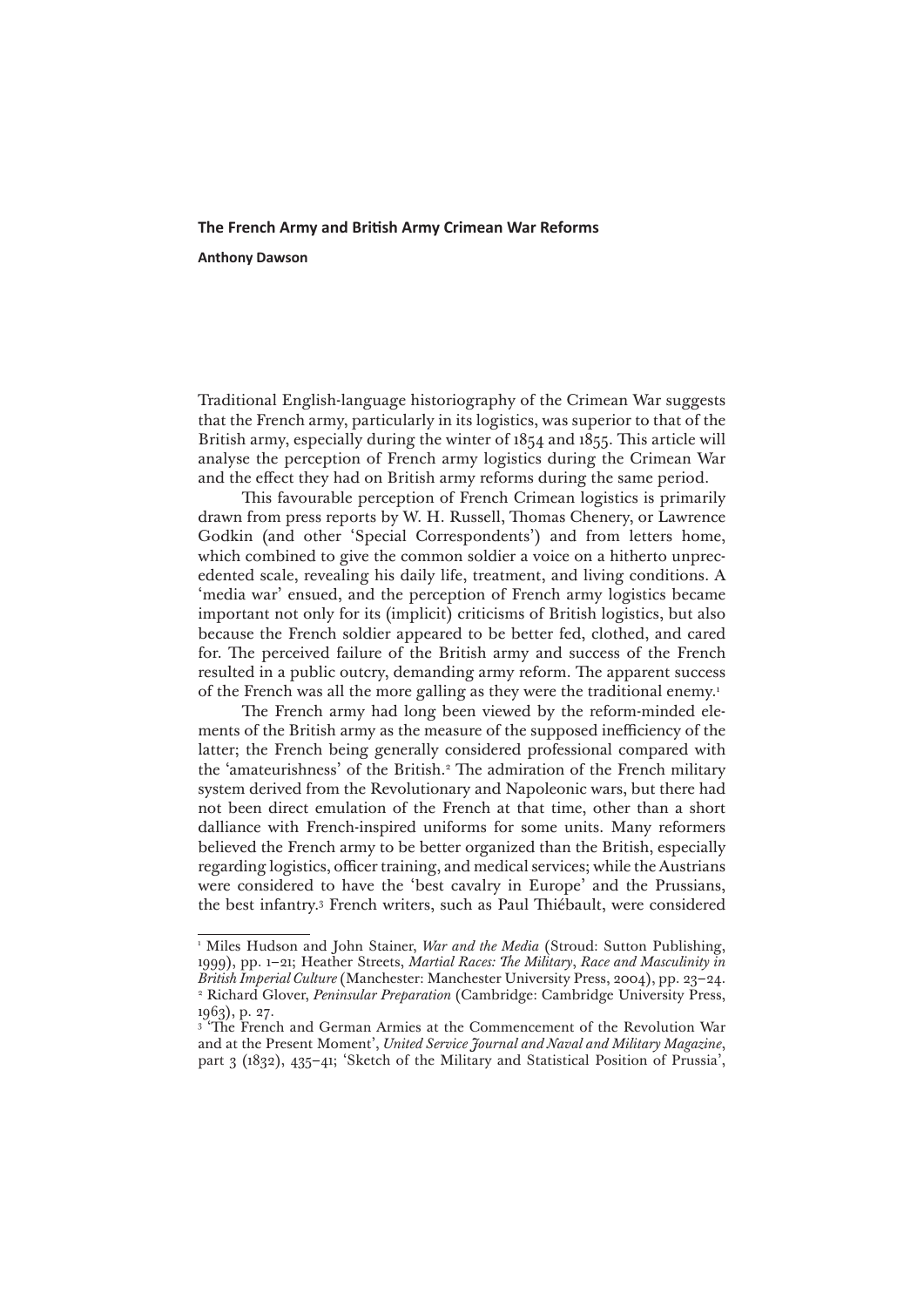'authorities' on staff duties, and Baron Dominique Larrey, and later, his son Félix, were considered pre-eminent in battlefield medicine.4 While the *Dispatches of the Duke of Wellington* were considered to contain much of what British officers were expected to learn (and to provide guidance on how to behave), the thoughts of Napoleon I were arguably more influential, especially in the theory and management of war.5

### **Supply and demand: the** *intendance militaire*

The *intendance militaire* was a highly centralized, bureaucratic organization created by maréchal Saint-Cyr as part of his far-reaching French army reforms of 1817 and 1818. It was a prime example of the earlier nineteenthcentury trend towards increasing centralization. The *intendance* was responsible for the entire support infrastructure of the French army, providing the medical service (*Service de santé militaire*), veterinary services (*Corps de vétérinaires*), military justice (*Justice militaire*), and for moving the army's baggage and sick (via the *train des équipages*).6

Napoleon III reorganized and enlarged the *intendance* and associated administrative troops between 1852 and 1856, effectively doubling their size.7 In 1855 the *intendance militaire* consisted of 32 *intendants* (who held the equivalent rank of *général de brigade*), 165 *sous-intendants* (with the equivalent rank of *colonel* (*1ère classe*) or *lieutenant-colonel* (2*ème classe*)), and 103 *adjoints* (*1ère classe adjoints* ranking as *chef d'escadron*, 2*ème classe* as *capitaines*).8

*United Service Journal and Naval and Military Magazine for 1832*, part 3 (1832), 442–48; 'Sketches of the Austrian Cavalry Service by a çi-devant Huszar Officer', *United Service Magazine and Naval and Military Journal*, part 1 (1842), 495–508.

<sup>&</sup>lt;sup>4</sup> 'An Explanation of the Duties of the Several Etats-Majors in the French Army', *Monthly Review*, May 1802, pp. 104–05 (p. 104); 'Sales by Auction', *Morning Chronicle*, 25 February 1820, [p. 4]; 'Baron Larrey', *Morning Post*, 9 August 1842, p. 4; 'The Introduction of the Battle-Field Ambulance', *Manchester Examiner and Times*, 10 March 1855, p. 12; 'Baron Larrey', *Colburn's United Service Magazine*, *and Naval and Military Journal*, part 3 (1861), 559-66.

<sup>&</sup>lt;sup>5</sup> Hew Strachan, *Wellington's Legacy: Reform of the British Army 1830–1854* (Manchester: Manchester University Press, 1984), pp. 16, 269–70; Hew Strachan, *From Waterloo to Balaklava: Tactics*, *Technology and the British Army 1815–1854* (Cambridge: Cambridge University Press, 1985), pp. 1–8.

<sup>6</sup> Henri Ortholan, *L'Armée du Second Empire* (Saint Cloud: Editions du Napoleon III, 2010), p. 181; Paddy Griffith, *Military Thought in the French Army 1815–1851* (Manchester: Manchester University Press, 1989), p. 153.

<sup>7</sup> Ortholan, pp. 183–88; Lieutenant-Colonel Belhomme, *Histoire de l'infanterie en France*, 5 vols (Paris: Lavauzelle, 1892), v, 324; *Lettres de maréchal de Saint-Arnaud*  (Paris: Michel Lévy Frères, 1855), pp. 547–49.

<sup>8</sup> 'The French Commissariat or Intendance Militaire and the Choice Corps or Companies', *Colburn's United Service Magazine*, *and Naval and Military Journal*, part 2  $(1855), 385-87.$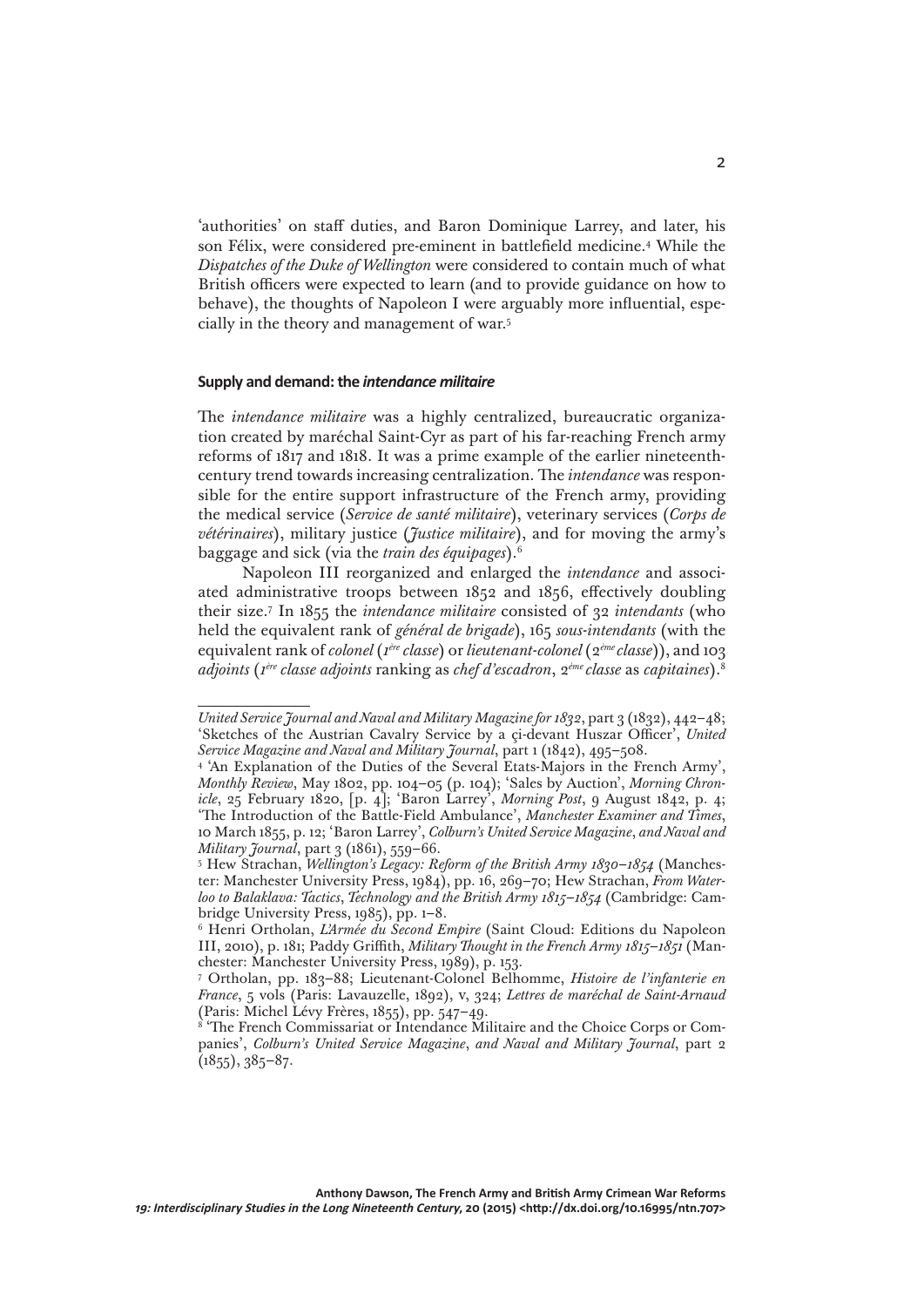The Imperial Guard had its own parallel organization: it had an *intendant*, a *sous-intendant 1ère classe* and two (later six) *sous-intendants 2ème classe* and a veterinary.9

In addition to these were the Administration Officers (*officiers d'administration*). By the decree of 9 January 1852 they were organized into three 'sections': the first responsible for managing the military hospitals (300-strong), the second for clothing (70), and the third for food (300). A fourth section (400) was added in 1853 responsible for the administration of the *intendance* itself, with Military Justice forming the fifth section in 1854 (Ortholan, pp. 182–83). The *officiers d'administration* were supported by the Administrative Battalion (*bataillon d'administration*), formed in 1824 from the merger and centralization of the civil and military branches of the army's administration. It only became fully military in 1851, and was allowed to employ civilian auxiliaries when required to boost numbers. This battalion provided all the bakers, butchers, carpenters, cooks, and nurses that the army needed (Belhomme, v, 111–12). In 1853 the unwieldy *bataillon d'administration* was broken up into seven self-contained *compagnies d'administration*, which confirmed the existing organizational deployments. A year later, the administration troops were reorganized into some fourteen *sections d'administration*: sections 1 to 12 were responsible for food and rations, the 13th for clothing, and the 14th contained workmen and artisans (Richard, pp. 324–25).

To mid-nineteenth-century military and domestic reformers, which included the Administrative Reform Association (ARA), the idea of centralization was linked to perceptions of efficiency, the simplification of structure, and economies eliminating costly duplication. It therefore appealed to many Members of Parliament.<sup>10</sup> Centralization was the dominant principle of French civil and military management and therefore appeared as a better working model than the British system because it fulfilled the ideal of mid-nineteenth-century reformers.<sup>11</sup> Furthermore, the emphasis placed by British reformers upon the education, competitive examinations, and professionalism of the French army (especially for officers) was part of the burgeoning mid-nineteenth-century demand for reform of the government upon business lines as propounded by the likes of the ARA and kindred associations, as well as by reformers such as Sir Charles Trevelyan who proposed open, public examinations for civil service positions.<sup>12</sup> To reformers, the army was the last 'bastion' of the 'inefficient' and 'jobbing'

<sup>&</sup>lt;sup>9</sup> Capitaine A. J. C. Richard, *La Garde (1854-1870)* (Paris: Furne, 1898), pp. 7, 84.

<sup>&</sup>lt;sup>10</sup> John Sweetman, *War and Administration: The Significance of the Crimean War for the British Army* (Edinburgh: Scottish Academic Press, 1984), pp. 13, 35–36.

<sup>&</sup>lt;sup>11</sup> 'Abuses in the Government of the Army', *Spectator*, 28 January 1837, p. 80.

<sup>&</sup>lt;sup>12</sup> Olive Anderson, *A Liberal State at War: English Politics and Economy during the Crimean War* (New York: Macmillan, 1967), pp. 102–10; Edward Spiers, *The Army and Society 1815–1914* (London: Longman, 1980), pp. 110–11.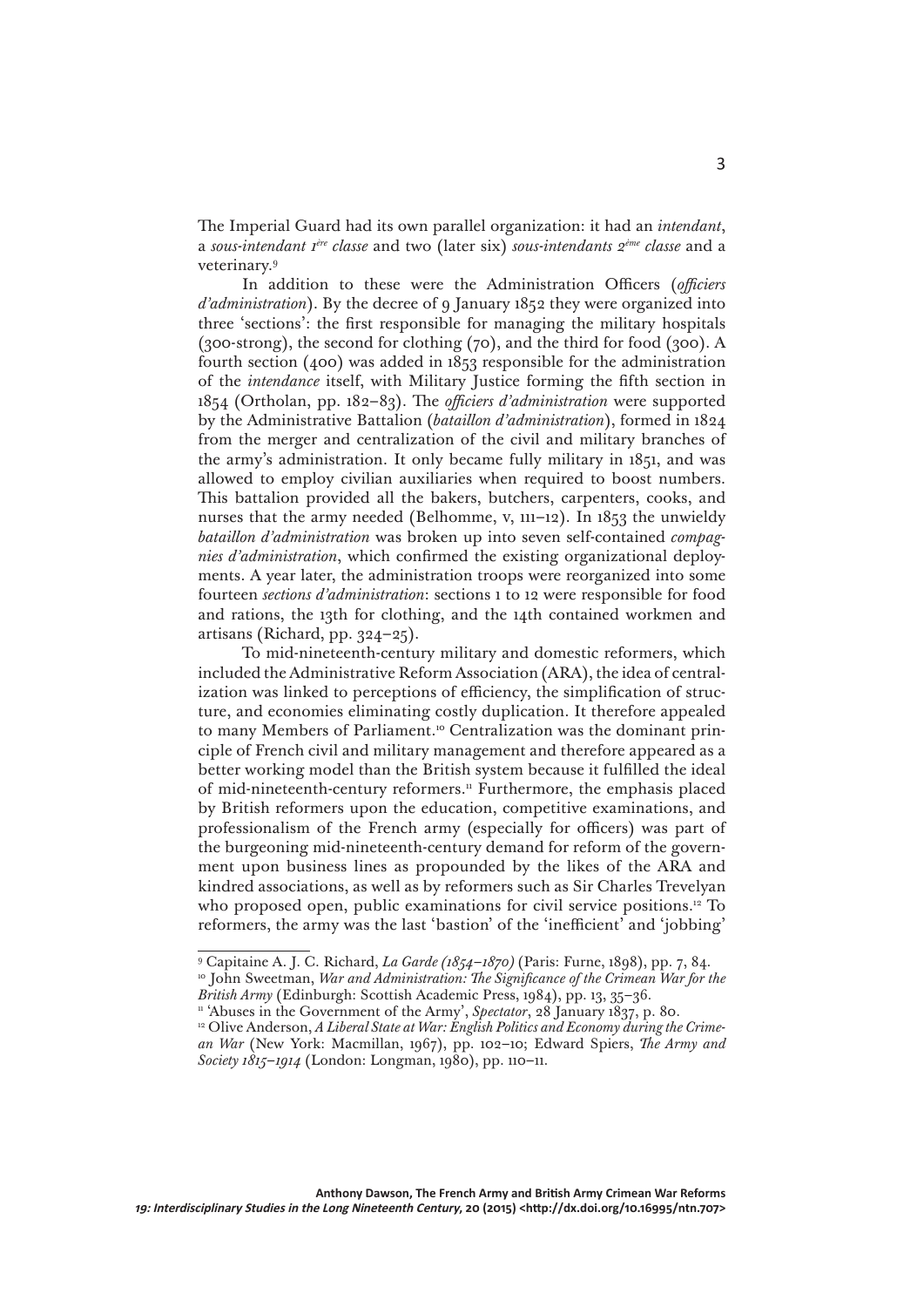aristocracy: the appointments made in 1854 upon the outbreak of the Crimean War and the composition of Lord Raglan's personal staff being prime examples of this. In this way, the supposed egalitarian, meritocratic French system fulfilled many of the expectations of the reformers and professional classes. Furthermore, because the French army promoted from the ranks, the French officer summed up the mid-century middle-class image of the 'self made man' (Anderson, pp. 103–16).

While it united the civil branches of the army into one organization, the *intendance* was far too large and unwieldy and controlled areas such as the Medical Services in which many French officers — and the Medical Service itself — thought it had no business (Anderson, p. 95). Its personnel were hated by officers serving in the line because they were 'civilians in uniform [...] who undermined [...] military professionalism' yet all the same were to be accorded the same respect and privilege as a 'real' officer.<sup>13</sup> Despite this, British reformers such as Sir Charles Trevelyan or Edward de Fonblanque believed that the *intendance* was superior to the British commissariat because it was centralized and, from experiences in the Crimea, was perceived to work.14 De Fonblanque dubbed centralization 'sound common sense' and argued for consolidating the British commissariat and train to a greater degree than the French.15 Calls for the British commissariat to be transferred from the Treasury to the War Department, and to take control of the military train, were part of this trend towards centralization, the militarization of the commissariat being initially proposed early in 1854. The fact that the commissariat's transfer to the War Department was completed by December 1854 meant it did not, in the end, derive from the 'emotional outburst' that characterized the first nine months of the Crimean War and the ensuing clamour for reform (Sweetman, *War and Administration*, pp. 50–51). Instead, the perceived failure of the British commissariat and transport arrangements compared with the apparent success of the French early in the war encouraged study of continental practices. Commissary General George Maclean studied the Austrian commissariat system and a commission was sent to France to study the *intendance* under Major General Knollys early in 1855. Although the commission had no direct effect on the reorganization of the commissariat or the formation of the Land Transport Corps (LTC), it did, however, influence the reorganization of the LTC on French lines in 1856 under Lieutenant Colonel Wetherall. The exhaustive

<sup>13</sup> Griffith, pp. 153–54; Richard Holmes, *The Road to Sedan* (London: Royal Historical Society, 1984), pp. 73–75; Pierre Chalmin, *L'Officier français de 1815 à 1870* (Paris: Rivières, 1956), pp. 44–45.

<sup>&</sup>lt;sup>14</sup> 'Army Intendance', *Saturday Review*, 9 February 1867, pp. 167-69; 'The Administration of the Army', *Quarterly Review*, July 1870, pp. 146–49.

<sup>&</sup>lt;sup>15</sup> 'Military Organisation', Saturday Review, 29 January 1859, pp. 130-31; 'Our Military Reforms of Late Years and What They Have Done for Us', *Colburn's United Service Magazine*, *and Naval and Military Journal*, part 3 (1860), 475–87 (pp. 476–77).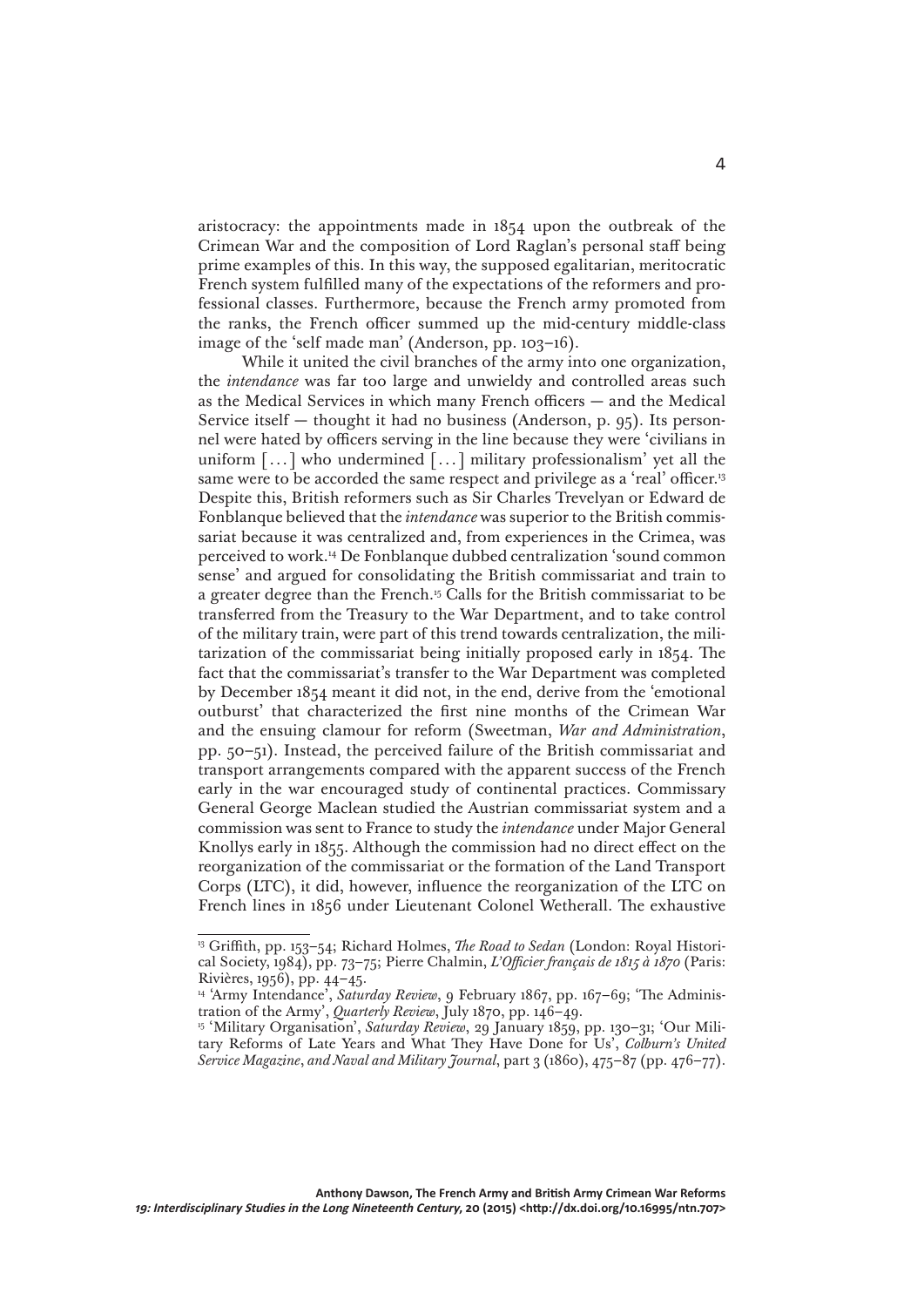study of French military administration by Captain Thomas Thackeray, meanwhile, was published too late (1856), and considered too impenetrable and Francophile to have much immediate impact on the post-Crimean reform debate.16 The French practice of appointing commissariat officers from serving army officers, nevertheless, was adopted in Britain in 1858, but whereas in France captains who had served in the line and showed aptitude as an *intendant* were appointed, British commissariat officers were chosen from among younger, less experienced subalterns (Sweetman, *War and Administration*, p. 132).

Another misapprehension of the British was that the *intendance*  was a 'wholly military' organization, whereas officers of the *intendance* were technically civilians in uniform. In other words, they were employees of the War Ministry, and while entitled to wear a military uniform only held rank within the *intendance* and, in theory at least, were not entitled to marks of respect of an officer of the line.17 General J. B. B. Estcourt, writing to Sidney Herbert, Secretary at War, was one of many who believed that

> their Commissary-General is a *Military Man*. His department is a military organised department. He can build magazines, ovens, workshops etc etc. He can repair as well as fabricate. He can bake all the bread for the troops, and does so. He has a train of wagons [...] and mules [...] all moving with regularity, and supplying the wants of the Army without doubt or uncertainty.<sup>18</sup>

Sir Charles Trevelyan too, in his evidence before a Select Committee, asserted that the *intendance* was superior in every respect to the British commissariat because it was a wholly military organization rather than a mix of civilian and military under several different department heads.19 Many other commissariat officers, including Commissary Generals Smith and Adams, were of the same opinion: the British commissariat should be organized like the French *intendance*, a single wholly military organization

<sup>16</sup> Captain Thomas James Thackeray, *The Military Organization and Administration of France* (London: Newby, 1856); Sweetman, *War and Administration*, pp. 52–53; 'The Military Organisation and Administration of France by Captain Thomas Thackeray', *Spectator*, 22 March 1856, p. 322.

<sup>17</sup> Griffith, pp. 163–64; 'The French Army As It Is', *Colburn's United Service Magazine*, part 3 (1850), 99–101; 'The French Commissariat', pp. 385–87.

<sup>18</sup> Quoted in Lord Panmure, *Sidney Herbert*, *Lord of Lea: A Memoire* (London: Murray, 1906), p. 287 (8 December 1854), emphasis added.

<sup>&</sup>lt;sup>19</sup> Report of the Commissioners Appointed to Inquire into the System of Purchase and Sale of *Commissions in the Army* (London: H. M. Stationery Office, 1857), p. 123.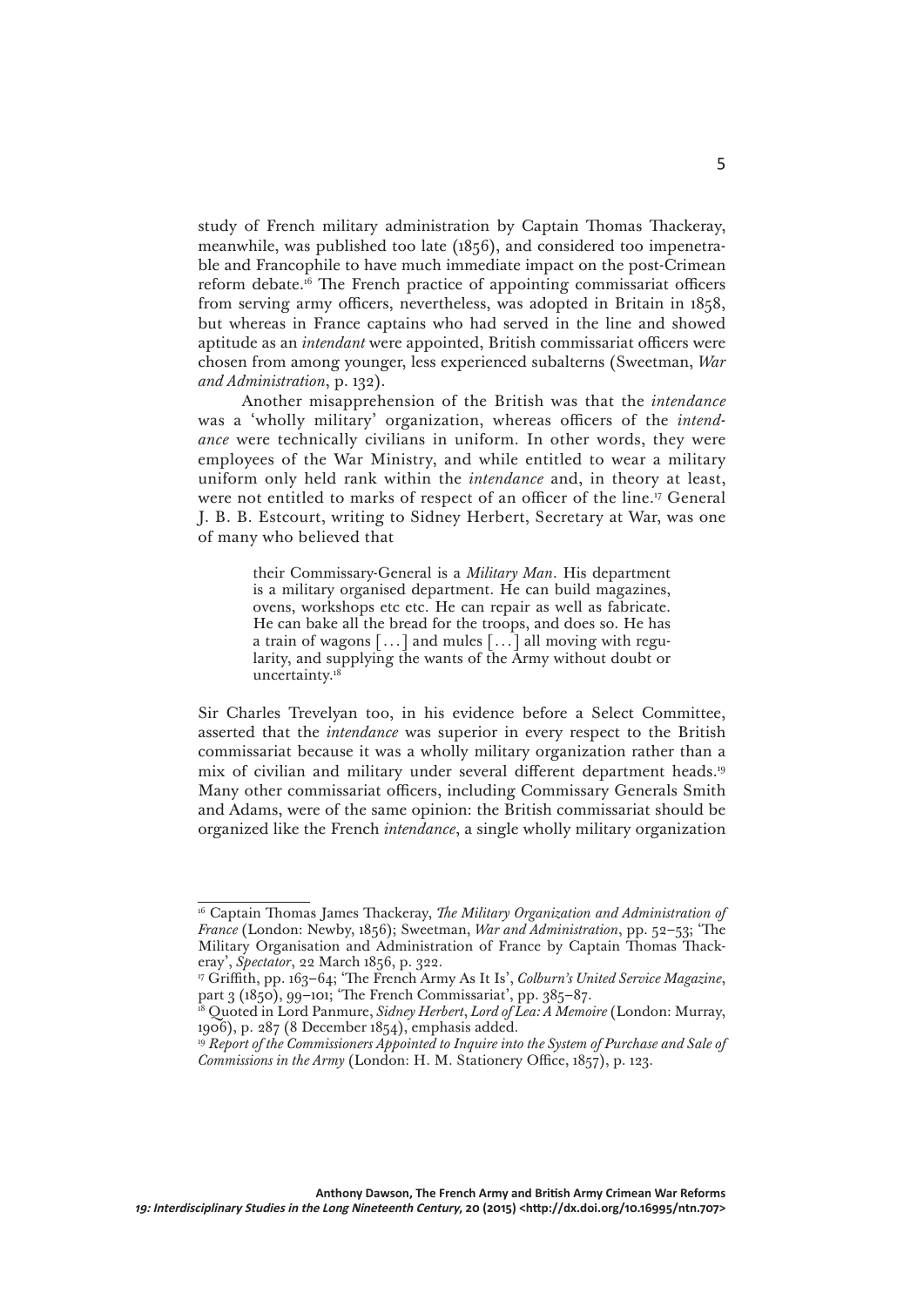with a fixed establishment in both peace and wartime, under the jurisdiction of the commander-in-chief rather than the civilian treasury.<sup>20</sup>

The British commissariat was even thought by its own officers to be 'an extraneous branch' of the army rather than an 'integral and vital part [...] in immediate and close connection' (Royal Warrant, p. 9). The operational organization of the *intendance* was considered superior to the British system as it was simpler and did not involve as much 'red tape' at all levels; 'red-tapism' was thought to not only hamper the British army but to be responsible for countless deaths.<sup>21</sup> To requisition stores, a French officer was simply thought to take a form to a single officer at the *intendance* whereas in Britain his request had to be passed between several officers from different departments, causing considerable delay.<sup>22</sup> Compared with the French *intendance*, the British army was thought by some reform-minded officers not to possess an organized commissariat (Fonblanque, pp. 90–94).

The overall impression created from official reports into the commissariat and transport arrangements, combined with a rose-tinted perception of the French system, was one of French success and professionalism compared to the incompetence of the British system, a belief that would endure until the collapse of the French military machine in 1870 and 1871.

# **The French viewpoint**

Yet French officers did not share this admiration of the *intendance*. Général Pierre Bosquet remarked to général Canrobert, the then French commander-in-chief in the Crimea, that 'nothing will go well here until you have two gallows set up to the left and right of your tent, one bearing an *intendant*, and the other an *officier d'administration*'.<sup>23</sup> To many French officers, the *intendance* was obsessed with paperwork and red tape and was obstructive not only in the War Ministry but in the field as well (Griffith, pp. 163–65). The future général Charles-Antoine Thoumas who

<sup>&</sup>lt;sup>20</sup> Royal Warrant, dated 28 October 1858, and Report of the Committee Appointed to Inquire into the Existing Organization of Commissariat Dept. (HC Command Papers (1859 session 1) C. (1st series), 2462, pp. 3, 10-11, 12-13.)

<sup>21</sup> Brian Stuart, *Soldier's Glory*, *being 'Rough notes of an old soldier'* (Tunbridge Wells: Spellmount, 1991), pp. 199–200; 'Pictures of the War', *Lloyd's Weekly Newspaper*, 2 July 1854, p. 5.

<sup>&</sup>lt;sup>22</sup> Report of the Commissioners Appointed to Inquire into the System of Purchase and Sale of *Commissions in the Army*, p. 123; Deputy Commissary General E. B. de Fonblanque, 'Reforms in Army Administration', *Journal of the United Services Institute for Defence Studies*, 13 (1870), 90–94.

<sup>&</sup>lt;sup>23</sup> 'Rien ne va bien ici jusqu'à ce que vous avez deux gibets mis en place pour la gauche et à droite de votre tente, l'une portant un intendant, et l'autre un officier d'administration' (Chalmin, p. 282).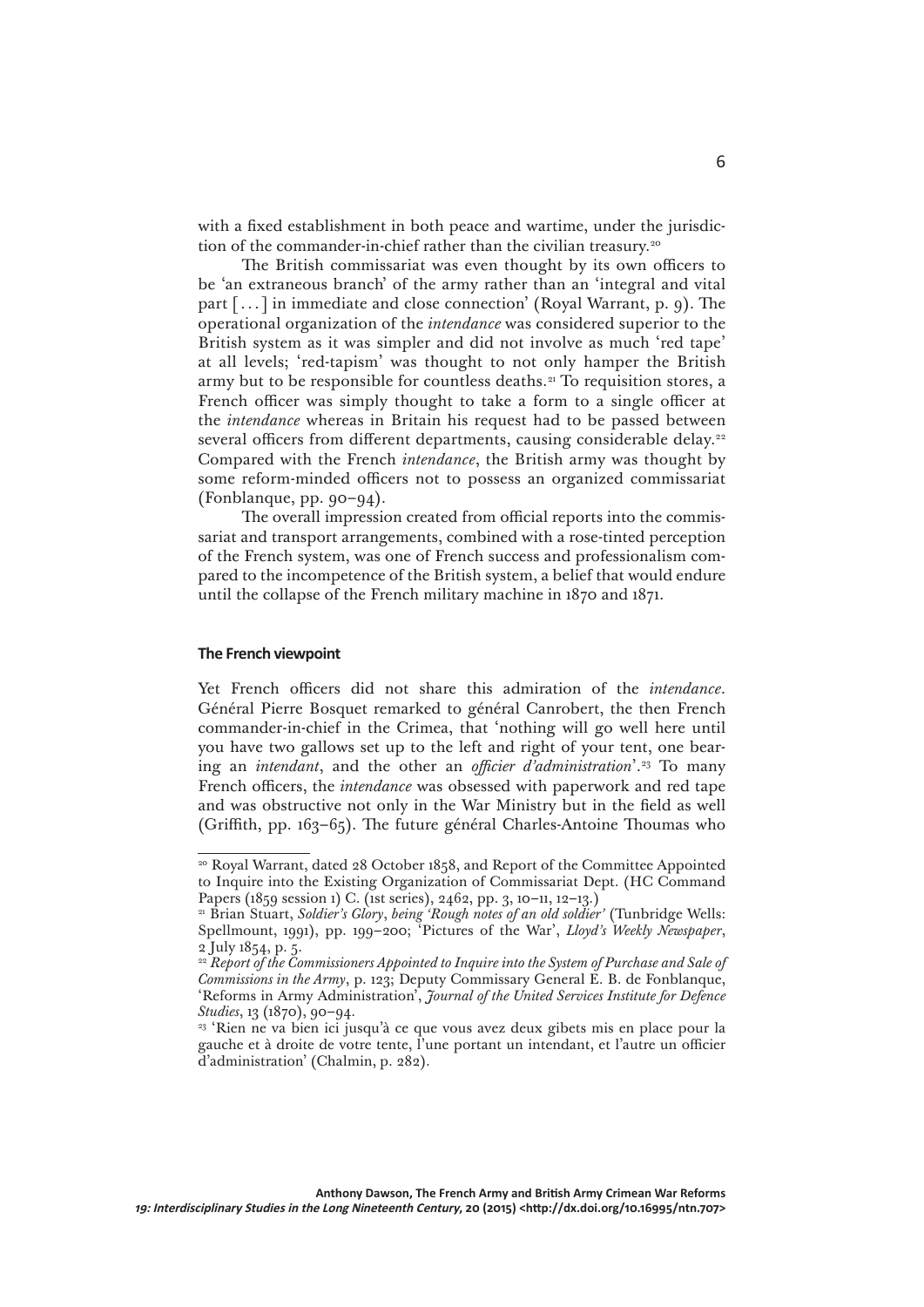was serving in the Crimea as a *capitaine* in *7e Artillerie* suggested bitterly: 'Oh! Saint Paperwork! Patron of the French Army, welfare of the *intendants*, foster mother of accountants, the despair of real soldiers!<sup>'24</sup> Other French soldiers agreed that the *intendance* had 'many serious defects' which were well known but never discussed. It was thought to work moderately well in peacetime but certainly not under the pressures of active service.<sup>25</sup> Maréchal de logis Charles Mismer (*6e Dragons*) wrote:

> During the entire campaign, the *intendance* continued to place importance on paperwork and accounting, as meticulous as in garrison. For a trifle of no value, such as a pistol ramrod, or replacing a stirrup leather, I do not know how many statements, covered with several individual signatures, all controlling each other!<sup>26</sup>

The friction created was often compounded by many *intendants* growing a moustache  $-$  the mark of a solider  $-$  and demanding the same marks of respect as an officer in the line (Griffith, pp. 153–154; Holmes, pp. 73–75; Chalmin, pp. 44–45). And, despite the assertions of British newspapers to the contrary, French soldiers in the Crimea were without tents, without winter clothing, and without food.<sup>27</sup> The entire stock of bread and biscuits had been destroyed by fire at Varna in August 1854 along with the mobile bread ovens.28 Maréchal Saint-Arnaud only had stores of biscuits for ten days instead of three months or more, and, despite requesting three million rations, only received one million.29 During the autumn and winter of 1854,

<sup>&</sup>lt;sup>24</sup> 'Oh! sainte paperesse! patronne de l'armée française, providence des intendants, mère nourricière des comptables, désespoir de vrais soldats!'. C-A Thoumas, *Mes souvenirs de Crimée* (Paris: La Librairie illustrée, 1892), pp. 14–15.

<sup>25</sup> Général J. B. A. Montaudon, *Souvenirs militaires: Afrique*, *Crimée*, *Italie* (Paris: Delagrave, 1898), pp. 224, 221–39; Général Félix de Wimpffen, *La Situation de France et les reformes nécessaires* (Paris: Le Chevalier, 1873), p. 90; *Colonel Denfert Rocherau: Lettres d'un officier républicain (1842–1871)*, ed. by William Serman (Vincennes: Service historique de l'armée de terre, 1990), p. 205.

<sup>&</sup>lt;sup>26</sup> 'Pendant toute la campagne, l'intendance continua a percevoir son impôt de papier, et la comptabilité fut aussie méticuleuse qu'en garnison. Pour un bagatelle de nulle valeur, telle qu'une baguette de pistolet, ou un passant d'eterivière, je ne sais combien d'états revetus de plusiers signatures se controlant les unes les autres!'. C. Mismer, *Souvenirs d'un dragon en Crimée: avril 1854–juillet 1856* (Paris: Hachette, 1887), p. 118.

<sup>&</sup>lt;sup>27</sup> Commandant Devanlay, 'Lettres de Crimée du général Breton (2<sup>ème</sup> partie)', *Carnet de la Sabretache*, 18 (1909), p. 96; Paul de Molènes, *Commentaires d'un soldat* (Paris: Librairies de Bibliophiles, 1876), pp. 133–34; Commandant E. Boppe, *Crimée*, *Italie*, *Mexique: lettres de campagne du général Vanson 1854–1867* (Paris: Berger-Levrault, 1894), pp. 173–74; Montaudon, p. 227; 'Lettres de Saint-Cyr et de campagne: lettres de Crimée du capitaine A. Sauret', *Carnet de la Sabretache*, 20 (1911), p. 287.

<sup>&</sup>lt;sup>28</sup> F. de Marcy, 'Lettres de campagne du général de division Henrie de Bouillé', *Carnet de la Sabretache*, 11 (1912), pp. 16, 81; Molènes, pp. 53–55.

<sup>29</sup> Camille Rousset, *Histoire de la guerre de Crimée*, 2 vols (Paris: Hachette, 1877), i, 83*–*85.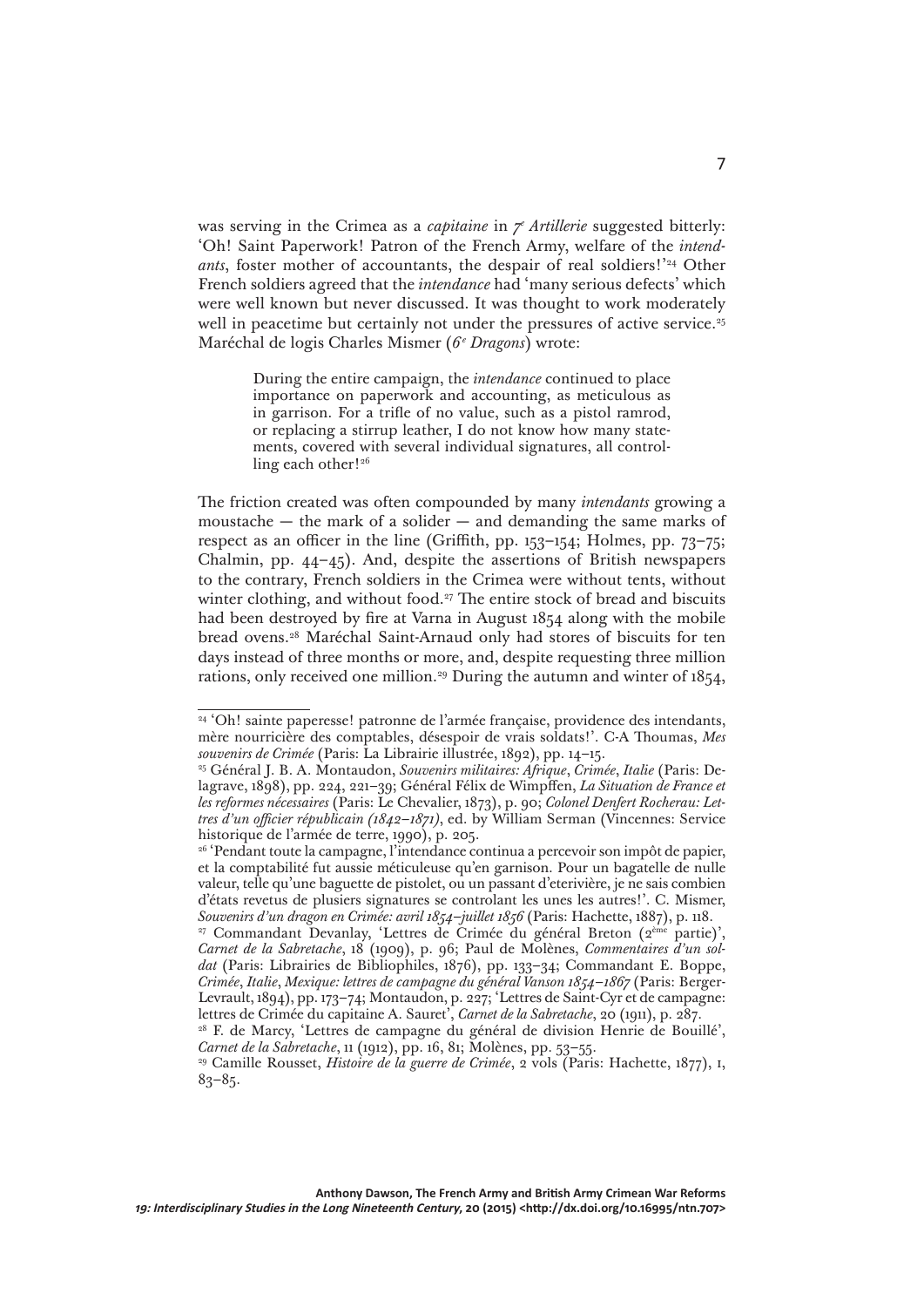French regiments lost between forty and fifty men per week from starvation and exposure, an unsustainable level of attrition.30 When rations did appear, moreover, they were 'detestable' and vegetables were conspicuous by their absence.31 This low-quality meat, combined with the lack of fresh vegetables, led to a mass outbreak of scurvy in the French ranks.<sup>32</sup> Some regiments, such as the *2e Zouaves*, did manage to purchase vegetables at very inflated prices but they were insufficient to stop the scurvy, so the regiment's *cantinière*, Madame Dumont, in order to feed her regiment, hired at her personal cost a steamer to Constantinople, which she loaded with food and supplies for the officers and men because the *intendance* was unable to feed them.33 In true Gallic fashion the supply of wine did not appear to be affected by the breakdown in the *intendance*, but officers were made to pay for their own ration.34

8

The fact that the failure of the French *intendance* went largely unreported in British and French newspapers was because the French army was able to control the supply of information to the media. On 29 May 1854, maréchal Saint Arnaud wrote to Napoleon III that

> we are neither constituted, nor in a state to make war [...]. We cannot make war without bread, without shoes, without camp kettles, without mess-tins [...]. I beg Your Majesty's pardon for these details, but they prove to the Emperor the difficulties which besiege an army thrown six hundred leagues from its resources.35

This was after weeks of repeated letters to the French War Ministry who merely wrote back to the maréchal telling him he must have been 'wrongly informed'; any deficiencies at the front were strenuously denied in the national media.36 The British praise of all things French was, in fact, simply naive. The wooden barrack huts used by the French army and made

<sup>30</sup> Devanlay, p. 96; Molènes, pp. 133–34; *Campagnes de Crimée*, *d'Italie*, *d'Afrique*, *de Chine et de Syrie 1849–1862* (Paris: Plon, Nourrit, 1898), p. 149.

<sup>&</sup>lt;sup>31</sup> Capitaine Minart, 'Lettres écrites pendant la campagne de Crimée par les frères Charles, Alfred et Édouard Minart', *Carnet de la Sabretache*, 8 (1909), p. 361; *Campagne de Crimée: Lettres écrites par le capitaine d'état-major Henri Loizillon à sa famille*, ed. by H. G. Gilbert (Paris: Flammarion, [n.d]), pp. 245–46.

<sup>32</sup> Général Lebrun, *Souvenirs des guerres de Crimée et d'Italie* (Paris: Dentu, 1889), pp. 205–06; *Campagne de Crimée*, ed. by Gilbert, p. 261.

<sup>33</sup> Général J. J. G. Cler, *Souvenirs d'un officer du 2ème des Zouaves* (Paris: Michel Lévy Frères, 1859), pp. 131–32; Lieutenant Joseph Spitz, *Histoire du 2ème Régiment de Zouaves* (Oran: Perrier, 1901), p. 177.

<sup>34</sup> Devanlay, p. 199; *Campagnes de Crimée*, p. 160.

<sup>35 &#</sup>x27;Nous ne somme pas constitué ni en état de faire de la guerre [...]. On ne fait pas la guerre sans pain, sans souliers, sans marmites et bidons. Je demande pardon à Votre Majesté de ce détails; mais ils prouvent à l'Empereur les difficultés qui assiègent une armée jetée à six cents lieues de ses ressources positives' (Rousset, i, 83).

<sup>36</sup> La situation de notre armée en orient', *Moniteur de l'armée*, 15 September 1854, p. 3; 'L'Intendance militaire de l'armée d'orient', *Moniteur de l'armée*, 5 October 1854, p. 1.

**Anthony Dawson, The French Army and British Army Crimean War Reforms 19: Interdisciplinary Studies in the Long Nineteenth Century, 20 (2015) <<http://dx.doi.org/10.16995/ntn.707>>**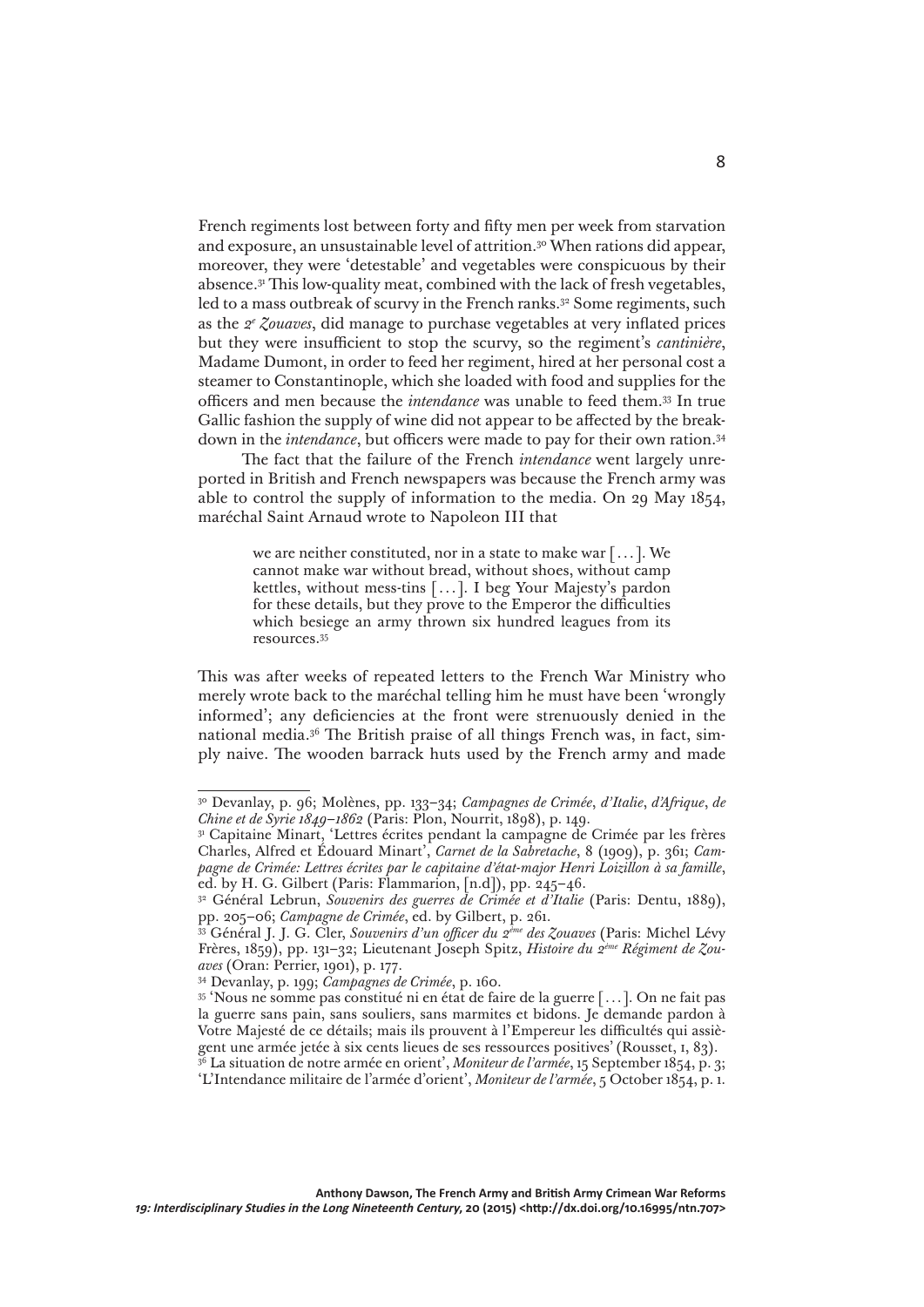by Potter & Price of Gloucester were considered by British soldiers to be superior to their own despite them both coming from the same contractor, to the same design.37 The same was true with Northampton-made boots. General Estcourt thought the French boots better than the British because they didn't fall apart and were large enough to wear with a thick pair of socks, whereas the French found them far from waterproof, often coming off in the sticky mud and falling apart.38

Not all British officers commended the *intendance*, Generals Airey and Estcourt refusing to believe that it lived up to the hyperbole of the British press.39 Many other conservative officers shared this view.40 General Sir George Brown refused to believe that the British commissariat was a failure and considered that at no point in military history had a commissary general ever 'given unqualified satisfaction'.41 He thought that the French were certainly no better, and the attacks upon the commissariat were totally unfounded because they were based on unrealistic expectations and that press reports pandered to popular opinion rather than reflecting reality.42

### **Wagons roll: the** *train des équipages*

The French *train des équipages* (equipment train) became important in Britain during the Crimean War because of the criticism of the British army's own lack of transport. So superior was the French system believed to be that the French *train* was considered the ideal working model upon which to base British army reforms of its own land transport. Furthermore, the French loaned mules and drivers to help transport British wounded and supplies. The *train* was created in 1807 by Napoleon I as part of his ongoing militarization of the French army; prior to that date civilian contractors had moved the baggage and rations. Although the *train* was initially part of the artillery, it was transferred to the *intendance* in 1842 at the suggestion of

<sup>37 &#</sup>x27;Letter from the Camp', *Leeds Mercury*, 3 March 1855, p. 10; 'The winter quarters of the Allies', *Bentley's Miscellany*, July 1855, pp. 574–83 (pp. 578–79).

<sup>&</sup>lt;sup>38</sup> General J. B. B. Estcourt, letter to Wetherall, 8 January 1855, London, National Army Museum (NAM), General G. A. Wetherall MSS, 1962-10-95; *Campagnes de Crimée*, p. 154.

<sup>39</sup> General R. Airey, letter to Wetherall, 14 April 1855, NAM, Wetherall MSS, 1962- 10-94; Estcourt, letters to Wetherall, 10 and 15 June 1854, NAM, Wetherall MSS, 1962-10-95.

<sup>&</sup>lt;sup>40</sup> N. Kingscote, letter to his father, 15 June 1854, NAM, N. Kingscote MSS, 1973-11-170; Col. J. B. Patullo, letter to his wife, 5 July 1854, Queen's Lancashire Regiment Museum (QLR), Colonel J. B. Patullo MSS.

<sup>&</sup>lt;sup>41</sup> General Sir G. Brown, letter to Wetherall, 7 May 1856, NAM, Wetherall MSS, 1962-10-94.

<sup>&</sup>lt;sup>42</sup> Ibid. See also, Capt. A. J. Layard, letter to A. H. Layard MP, 29 May 1854, NAM, Captain A. J. Layard MSS, 1959-03-128.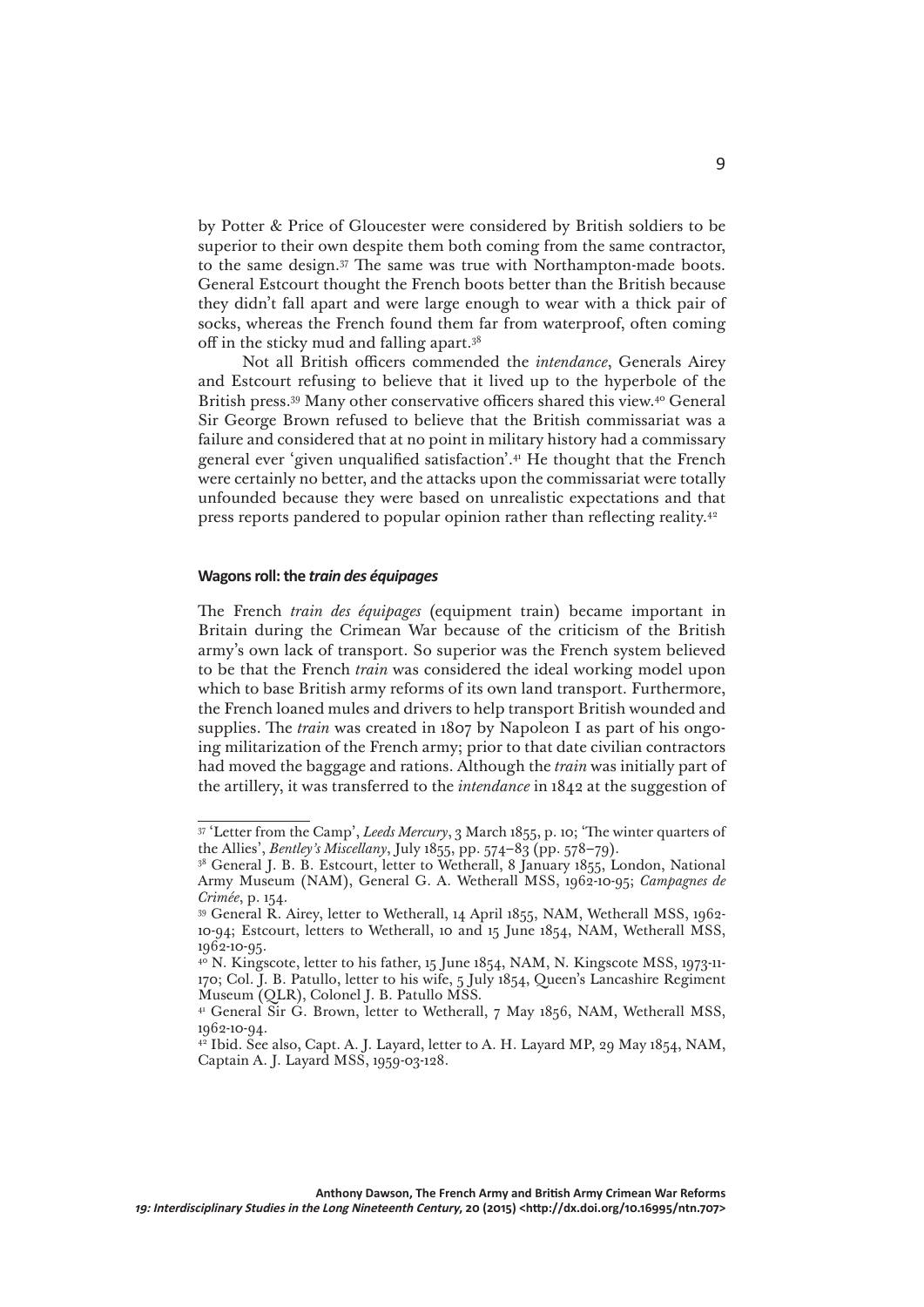maréchal Soult so that supply and transport for the army could be centralized under a single organization (Ortholan, pp. 153, 204). Siege artillery pieces, vehicles, and ammunition (artillery and infantry) were moved by a separate organization, the *train d'artillerie*. The drivers and horses that pulled the field artillery (horse and mounted) guns and vehicles were an integral part of the battery they served, an arrangement that was considered 'admirable' and superior to the British system, especially as the drivers were also trained gunners who could serve the guns in an emergency.43 The engineers (*génie*) also had a separate *train* to move their vehicles and stores (*train du parc du génie*), which Sir John Burgoyne described as being 'most efficient' and that the French Engineers 'would as soon be without them, probably, as without artillery'.44 He so admired the *train du génie* that he suggested its emulation by the British Royal Engineers, which at the time was reliant upon the commissariat for transport, following the disbanding of the Field Train Department of the Board of Ordnance in 1852 (Wrottesley, ii, 194). Lord Raglan agreed with Sir John, ordering the creation of 'an establishment for the custody of the Engineer stores'. 45

From 29 February 1852, the *train des équipages* was five squadrons strong, each squadron being composed of four companies of which three were 'war' companies and the fourth was the depot. A sixth squadron was raised for service in the Crimea in 1855 and 1856.46 The first company was responsible for wheeled vehicles while the other two were responsible for packhorses and ambulance mules.47 One squadron was to be attached to each division and in war the *train* could be rapidly and easily increased in strength: each of the twenty companies was to be 'doubled'; each company providing the cadre for the basis of a '*compagnie bis*' (Vauchelle, iii, 54–56; Ortholan, pp. 204–05). Where even these '*bis*' companies proved insufficient, regulations allowed for the formation of a *train auxilliaire* formed from civilian drivers and vehicles, fed and paid by the army and commanded by regular army officers and NCOs or by hiring in contractors put under military discipline (*Étude sur l'administration militaire*, pp. 36–50). The *train* was backed up by four companies of *ouvriers-constructeurs*, which

<sup>43 &#</sup>x27;The Emperor Louis Napoleon's New System of Field Artillery', *Colburn's United Service Magazine*, part 1 (1855), 429–46 (p. 440).

<sup>44</sup> Lieutenant Colonel G. Wrottesley, *The Life and Correspondence of Field Marshal Sir John Fox Burgoyne Bart*, 2 vols (London: Bentley, 1873), ii, 153. 45 John Sweetman, *Raglan: From the Peninsula to the Crimea* (Barnsley: Pen & Sword,

<sup>2010),</sup> p. 307.

<sup>46</sup> *Étude sur l'administration militaire en campagne* (Grenoble: Allier, 1861), pp. 32–35; L. Guillot, *Législation et administration militaires* (Paris: Militaire Dumaine, 1855), pp. 375–87.

<sup>47</sup> A-J. Vauchelle, *Cours d'administration militaire*, 4ème edn, 4 vols (Paris: Militaire Dumaine, 1861), iii, 501–04; A. Brière, 'De l'organisation du Service de Santé dans les armées françaises et autrichiennes', *Revue Militaire Suisse*, 4 April 1860, pp. 97–108 (p. 98).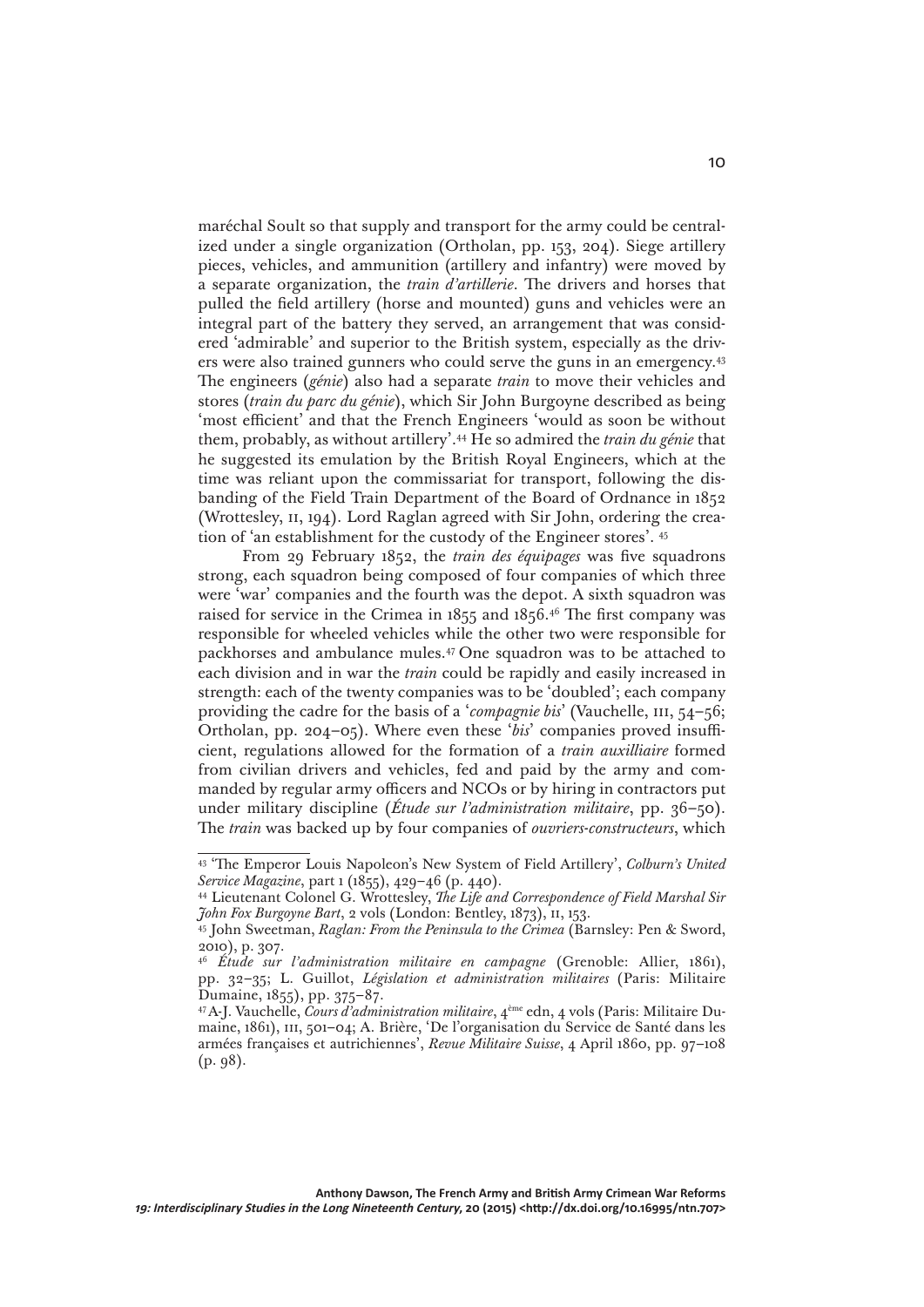were responsible for building and maintaining the wheeled vehicles. In war these companies were to be 'doubled' as well (Vauchelle,  $III, 54-56;$ Ortholan, pp. 204–05).

The Imperial Guard had its own parallel organization, the *train des équipages de la garde impériale* (Imperial Guard equipment train). The single squadron included two mounted companies (*compagnies montées*) for wheeled transport and the third, termed *compagnie légère* (light company), for packhorses and ambulance mules. As in the line, the Guard *train* companies were to be 'doubled' in war.48

To army reformers in Britain, the French *train* was described as 'the most perfect baggage train', which carried 'off all their stores and baggage to their camps'.49 Military transport was 'absolutely essential' for an army on campaign, and, in the opinion of Lord Raglan and Generals Estcourt, Airey, and Brown, was the only area in which the British commissariat failed.<sup>50</sup> It was this lack of transport that crippled the British army and, by comparison with the French, the British army was 'perfectly helpless' because it was 'incapable of moving'.51 Many British officers believed the lack of a British supply train was due to frugality on the part of the House of Commons, a situation made worse by the government refusing to buy replacement horses (or similar draught animals) to serve the army in the Crimea and help alleviate the transport crisis.<sup>52</sup> One British officer seconded to the French staff contrasted the French and British transport by describing the British system as a 'farce'; the French had transport not only for the baggage but also for the sick, the wounded, and the reserve ammunition while the British did not.53 Similarly, General Estcourt described the French *train* as 'working like clockwork'.54

<sup>48</sup> Louis Delpérier and Bertrand Malvaux, *La Garde impériale du Napoléon III* (Nantes: Cannonier, 2000), pp. 315–19; Richard, pp. 21–23.

<sup>49 &#</sup>x27;Our Troops at Gallipoli', *Bury and Norwich Post*, 3 May 1854, [p. 4].

<sup>&</sup>lt;sup>50</sup> Panmure, pp. 286–88; Airey, letter to Wetherall, 29 December 1854, NAM, Wetherall MSS, 1962-10-94; Estcourt, letter to Wetherall, 28 November 1854, NAM, Wetherall MSS, 1962-10-95; Brown, letter to Wetherall [n.d.], NAM, Wetherall MSS, 1962-10-94.

<sup>&</sup>lt;sup>51</sup> Estcourt, letter to Wetherall, 13 December 1854, NAM, Wetherall MSS, 1962-10-95; Lieu. T. Bell, letter to his father, 15 May 1854, NAM, Lieu. T. Bell MSS, 2002-05-2; Patullo, letter to his wife, 23 June 1854, QLR, Patullo MSS; General Sir C. P. Beauchamp Walker, *Days of a Soldier's Life* (London: Chapman & Hall, 1894), p. 47.

<sup>52</sup> Wrottesely, ii, 154; Lieut.-Colonel Anthony Stirling [Sterling], *The Story of the Highland Brigade in the Crimea* (London: MacQueen, 1897), p. 132.

<sup>&</sup>lt;sup>53</sup> Major Claremont, letter to Wetherall, 6 December 1854, NAM, Wetherall MSS, 1962-10-94; Estcourt, letter to Wetherall, 17 December 1854, NAM, Wetherall MSS, 1962-10-95.

<sup>&</sup>lt;sup>54</sup> Estcourt, letter to Wetherall, 13 December 1854, NAM, Wetherall MSS, 1962-10-95.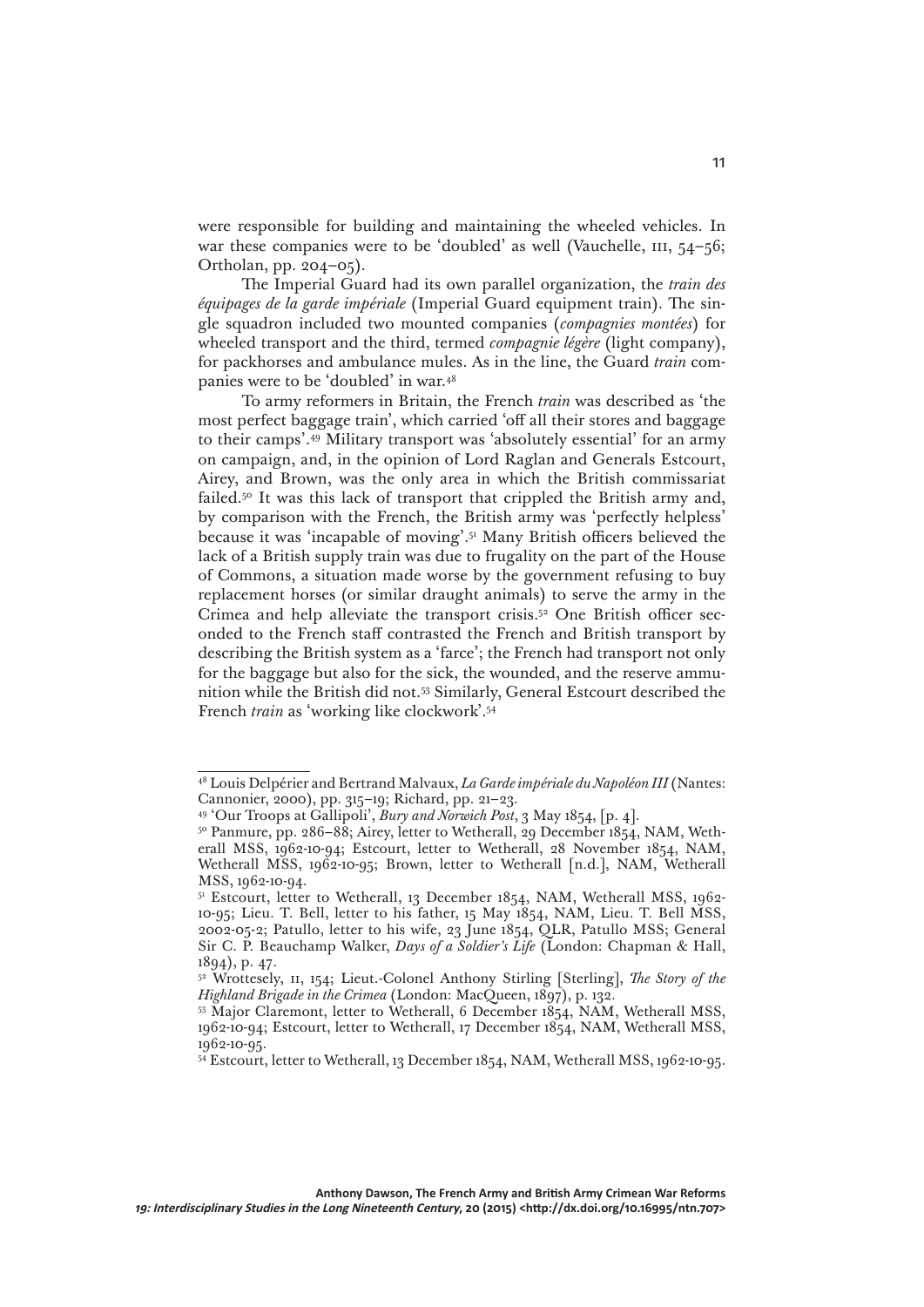Some British observers, including Commissary General Filder, exculpated themselves by claiming the French had requisitioned all the usable horses and wagons in Turkey and Bulgaria, 'selfishly' leaving none for the British.55 It had also been expected by the British that the Turks would have helped them with their transport needs, rather like the Portuguese during the Peninsular War.56 Sidney Herbert suggested that the lack of transport animals was due to the commissariat officers not having the common sense or the forethought to stable them properly or send them somewhere warmer when winter set in, as the French did. He also criticized the commissariat for not purchasing any remounts (Panmure, p. 311). General Estcourt bitterly remarked that the lack of transport was due to Commissary General Filder being incapable of organizing a military train, and refusing to buy remounts or fodder because of the cost.57

# **Enter Colonel McMurdo and the LTC**

In late 1854 the Duke of Newcastle announced the formation of a 'land transport system quite new to the English service', the Land Transport Corps receiving its Royal Warrant on 24 January 1855 (Sweetman, *War and Administration*, p. 55). Lord Palmerston stated that the LTC was to 'undertake the whole of the transport for the Army, and will be carried out on a much greater scale than the Royal Waggon [*sic*] train was under the Duke of Wellington'.58

In February 1855 Lord Panmure wrote that what was needed was 'a proper system for the conveyance of material and baggage [and] the means of easy and immediate transport for sick and wounded', citing the French example (*Panmure Papers*, ed. by Douglas and Ramsey, i, 48). Commanderin-Chief Lord Hardinge wrote that 'I cannot say I anticipate any improvements by the proposed changes unless Departments such as the Land Transport and Ambulances imitation [*sic*] the French'.59 General Estcourt agreed: the British commissariat and transport should be modelled exactly on the French system. What was needed was a military system with 'mules

<sup>55</sup> HC Select Committee on the Army before Sebastopol 3rd Report (HC Paper  $(1854-55)$  no. 218, pp. 17-23).

<sup>&</sup>lt;sup>56</sup> 'The Army before Sebastopol: Parliamentary Committee of Inquiry (Third Day)', *Morning Chronicle*, 8 March 1855, p. 2; Frederick Wingfield, 'Military Transport', *Journal of the United Services Institute for Defence Studies*, 13 (1869), 263–86 (pp. 269–71).

<sup>57</sup> Estcourt, letters to Wetherall, 28 November 1854, and 8 and 20 January 1855, NAM, Wetherall MSS, 1962-10-95.

<sup>58</sup> *The Panmure Papers*, ed. by Sir George Douglas and Sir George Dalhousie Ramsey, 2 vols (London: Hodder & Stoughton, 1908), i, 53.

<sup>59</sup> Lord Hardinge, letter to General R. Airey, 4 May 1855, Herefordshire Record Office (HRO), Hereford, Airey MSS, E47/G/IV/A.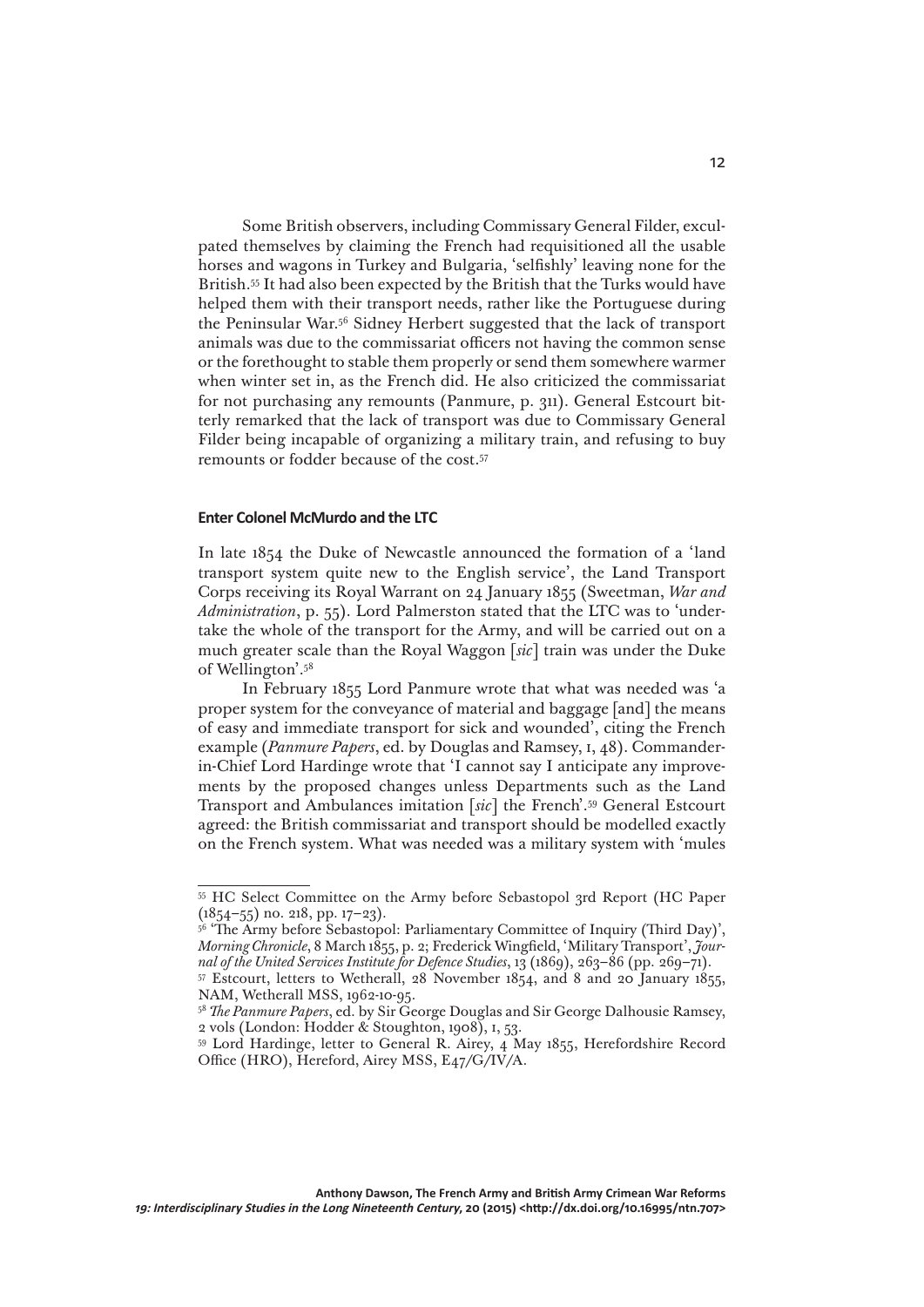and waggons [*sic*] organized into companies with captains, subs and sous-officers'.<sup>60</sup>

The LTC, commanded by the 'energetic & Intelligent' Colonel William McMurdo, was thought to be a step in the right direction, but it 'savoured too strongly of Cavalry', its officers were thought to be 'moneyed men' who were ignorant of their duties, and the other ranks inexperienced and untrained.<sup>61</sup> General Simpson, in a confidential report to Lord Panmure in April 1855, described the French *train* as 'marvellous', whereas in contrast, while the LTC had 'every praise and encouragement [...] given to it', he doubted 'its ever working' because of its organization and heterogeneous personnel who were the 'worst race of men, and of all nations' (*Panmure Papers*, ed. by Douglas and Ramsey, i, 152).

The whole organization was described as 'chaotic', and there was a chronic shortage of trained personnel such as wheelwrights or carpenters, which accounted for a large number of the vehicles belonging to the LTC being out of commission.<sup>62</sup> This contrasted with the French, who had four companies of *ouvriers de construction*, which maintained their wheeled vehicles (Ortholan, pp. 204–05). There was also friction between the members of the LTC and the regiments of the line due to the high pay of the LTC (Wetherall, TNA, WO33/2B). The LTC was also believed to 'give itself the airs of a combatant corps' which further widened the gap between them, the line, and the civilian commissariat.<sup>63</sup> Reactionary commentators considered the LTC a 'prominent and costly evil' that 'without detriment might be thrown on the heap', and probably better replaced by hiring Pickfords to move the armies' supplies. $64$  It is unlikely, however, that the LTC could have lived up to the hyperbole lavished upon the French *train*.

#### **Tending to the wounded: field ambulances**

In French military terminology, *ambulance* refers not to a wheeled vehicle for the evacuation of the wounded but rather to a field hospital or dressing station. A vehicle, or mule, for the transportation of the sick and wounded is referred to as an *ambulance volante* (a mobile or fast field hospital) or

<sup>&</sup>lt;sup>60</sup> Estcourt, letters to Wetherall, 17 December 1854, NAM, Wetherall MSS, 1962-10-95. <sup>61</sup> Lord Hardinge, letters to General R. Airey, 5 and 22 January 1855, HRO, Airey MSS, E47/G/IV/A; Wingfield, p. 274.

<sup>62</sup> Wingfield, p. 274; 'Remarks on the Composition of the Staff', *Colburn's United Service Magazine*, part 1 (1855), 231–36 (p. 236); General G. A. Wetherall, comments on the Land Transport Corps, Kew, The National Archives (TNA), WO33/2B.

<sup>63</sup> John Fortescue, *The Royal Army Service Corps* (Cambridge: Cambridge University Press, 1930), p. 157.

<sup>&</sup>lt;sup>64</sup> 'Our Military Reforms of Late Years', pp. 476-77; Brown, letter to Wetherall, 9 February 1856, NAM, Wetherall MSS, 1962-10-94.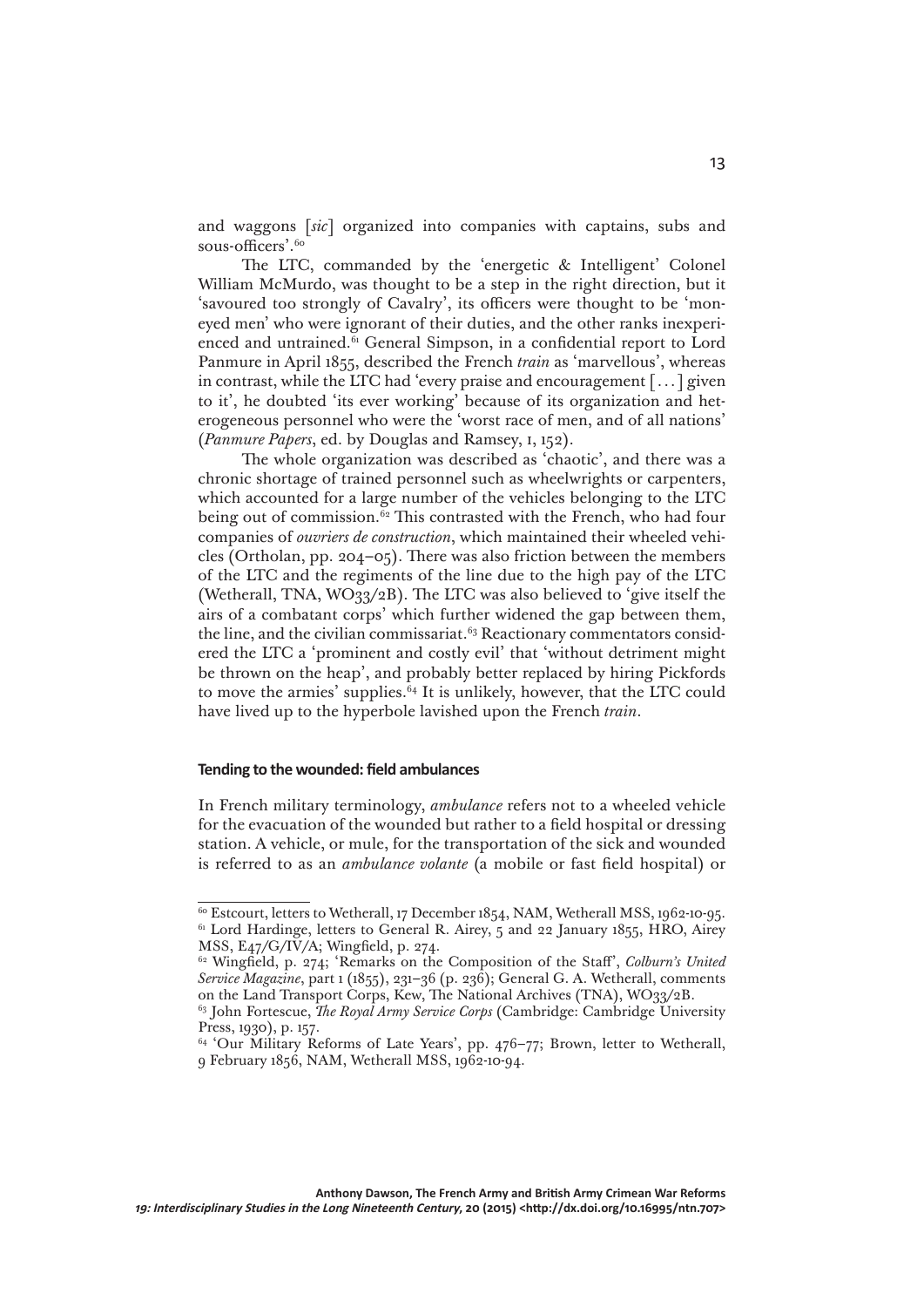*ambulance roulante* (literally, a wheeled field hospital). The use of the same word in French and in English but with different definitions has caused much confusion ever since. In this section, the English definition of ambulance — a means to transport the sick and wounded — will be used.

Générals Larrey and Percy had first introduced ambulances in the French army in 1793 and it was the latter that created companies of military stretcher-bearers to evacuate the wounded from the battlefield in 1809.<sup>65</sup> Therefore, the French were considered far in advance of the British in terms of evacuation and treatment of the wounded on the battlefield: ambulances had only been 'known theoretically to the British army, but practically to the French since 1792 [*sic*] [...]. But notwithstanding the French have used so long what we are only beginning to employ.<sup>'66</sup>

The French system of ambulance mules was systematically and 'universally admired' by the British in the Crimea owing to their rapidity of deployment and the comfort they offered the wounded.<sup>67</sup> The French ambulance mules could carry two patients in an 'iron chair, or litter [...] hooked to the packsaddle  $[\dots]$  hinged  $[\dots]$  to support the head, which could be fixed at any angle desired  $\lceil ... \rceil$  and a foot-board'.<sup>68</sup> In addition to the patients, each mule carried medical supplies to treat the wounded, as well as the personal kit of the *infirmier* who attended each mule and its patients.69 Unlike wheeled ambulances, these mules could cross a wide variety of terrain and also presented a smaller target than a wheeled ambulance.<sup>70</sup> British observers believed them to be able to clear a battlefield rapidly ('in an afternoon') of wounded, and such was the 'humanity' of the French that they evacuated French, British, and later Russian wounded, for treatment.71 The French also displayed 'great kindness and gentleness' to the wounded, in contrast to the British orderlies and bandsmen.72 British

<sup>65</sup> D-J Larrey, *Mémoires de chirurgie militaire et campagnes de D. J. Larrey*, 4 vols (Paris: Smith, 1812-1817), 1, 65-66.

<sup>&</sup>lt;sup>66</sup> 'Medical Attendants, &c., for the East', *Standard*, 17 October 1854, [p. 4].

<sup>&</sup>lt;sup>67</sup> Claremont, letter to Wetherall, 12 December 1854, NAM, Wetherall MSS, 1962-10-94; 'The War', *Lancet*, 65 (1855), 22–23 (p. 23); 'The Surgery of the War', *Lancet*, 65 (1855), 23–25 (p. 24); A. Money and G. H. Money, *Our Tent in the Crimea* (London: Bentley, 1856), p. 88; George Shuldham Peard, *Campaign in the Crimea: Recollections of an Officer of the 20th Regiment* (London: Bentley, 1855), pp. 91–92; 'Camp above Sebastopol', *Morning Post*, 5 December 1854, p. 5.

<sup>68</sup> *Have We the Best Ambulance System?* (Boston: Walker, Wise, 1864), p. 12.

<sup>69</sup> Statistical, Sanitary, and Medical Reports of Army Medical Dept.: 1865 (HC Command Papers (1867) C. (1st series), 3911, p. 445).

<sup>70</sup> Panmure, p. 286; *Have We the Best Ambulance System?*, p. 11; 'The Surgery of the War', *Lancet*, 64 (1854), 493–94 (p. 494).

<sup>71</sup> Panmure, p. 286; 'Heights above Sebastopol, November 6', *Morning Post*, 24 November 1854, pp. 5–6.

<sup>&</sup>lt;sup>72</sup> 'The French and English Ambulance Corps', *Medical Times and Gazette*, n.s.,  $9(1854)$ , p. 655.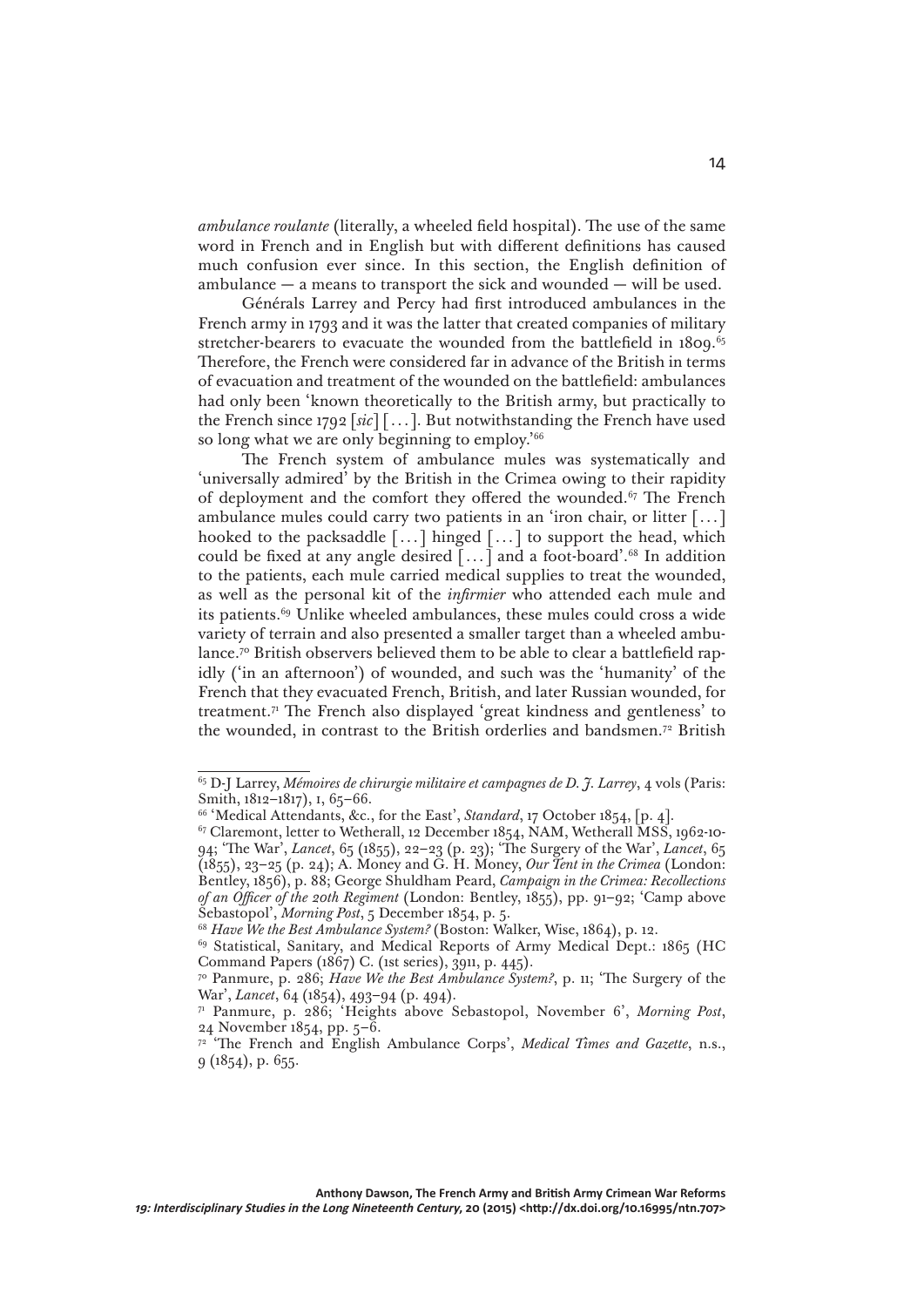officers thought of the French that 'if they had been women they could not have behaved more tenderly'.73

British ambulances were manned not by specialist personnel as in the French system, but by a mix of the Hospital Conveyance Corps and men detailed from their regiments, usually the pioneers, bandsmen, and drummers. Each battalion also had a tented field hospital, which was carried on pack mules.74 Many British medical officers could not understand why Britain could not organize an ambulance corps similar to that in France; Dr William Milligan had proposed one in 1819 but the proposal came to naught. 75 The lack of an effective British ambulance corps resulted in the French carrying British wounded down to Balaklava or to their hospitals.76

Under the French system, wounded were organized into three classes (*triage*): 'lightly' wounded (i.e., walking wounded); 'badly' wounded, who required evacuation on mules carrying the *cacolets*; and the 'gravely' wounded who were carried on litters. Stretchers were used to carry the wounded over short distances, or to move the very badly wounded.77 Unlike the British stretcher-bearers who were bandsmen and boys, French stretcher-bearers were trained.78 A further advantage of the French stretcher over the British design was that it was collapsible, and had feet so it could be placed on the ground (Gordon, p. 149).

The high praise of the French ambulance mules was due to longstanding admiration of Baron Larrey but, more importantly, because the British army lacked any similar organization. Dr Andrew Smith had designed wheeled ambulances immediately before the outbreak of the war, and a Hospital Conveyance Corps had been raised by the British for service in the Crimea, commanded by Colonel Tulloch. Sadly, it was recruited from 'superannuated Chelsea Pensioners' who 'killed themselves by drinking' and thus proved an abject failure.79 One British officer wrote after the Battle of Alma that the ambulance corps was 'much talked of' but had proved a complete failure for want of arrangement and forethought.<sup>80</sup>

<sup>73</sup> Colin Frederick Campbell, *Letters from Camp to His Relatives During the Siege of Sebastopol* (London: Bentley, 1894), p. 295.

<sup>74</sup> Report on State of Hospitals of British Army in Crimea and Scutari (HC Command Papers (1854–55) C. (1st series), 1920, pp. 55–57).

<sup>75 &#</sup>x27;The War', *Lancet*, 65 (1855), 22–23; Sir Charles Alexander Gordon, *Army Hygiene*  (London: Churchill, 1866), pp. 170–71.

 $\vec{r}$ <sup>6</sup> Surgeon C. Pine, journal,  $\hat{3}$  and  $\hat{4}$  January 1855, NAM, Pine MSS, 1968-07-262; 'Official Documents from the Army in the Crimea', *Daily News*, 29 December 1854, p. 6; 'The Army Before Sebastopol', *Daily News*, 29 December 1854, p. 5.

<sup>77</sup> L. Legouest, *Traité de chirurgie d'armée* (Paris: Ballière, 1863), pp. 965–73; 'De l'organisation du Service de Santé', pp. 99–100.

<sup>78</sup> *Have We the Best Ambulance System?*, p. 18; 'The Supplies to the Sick and Wounded in Turkey', *Examiner*, 21 October 1854, p. 673.

<sup>79 &#</sup>x27;The War', *Lancet*, 65 (1855), 112–13 (p. 112); 'The War', *Lancet*, 65 (1855), p. 22.

<sup>80 &#</sup>x27;The Neglect of the Wounded at the Alma', *Standard*, 17 October 1854, [pp. 3–4].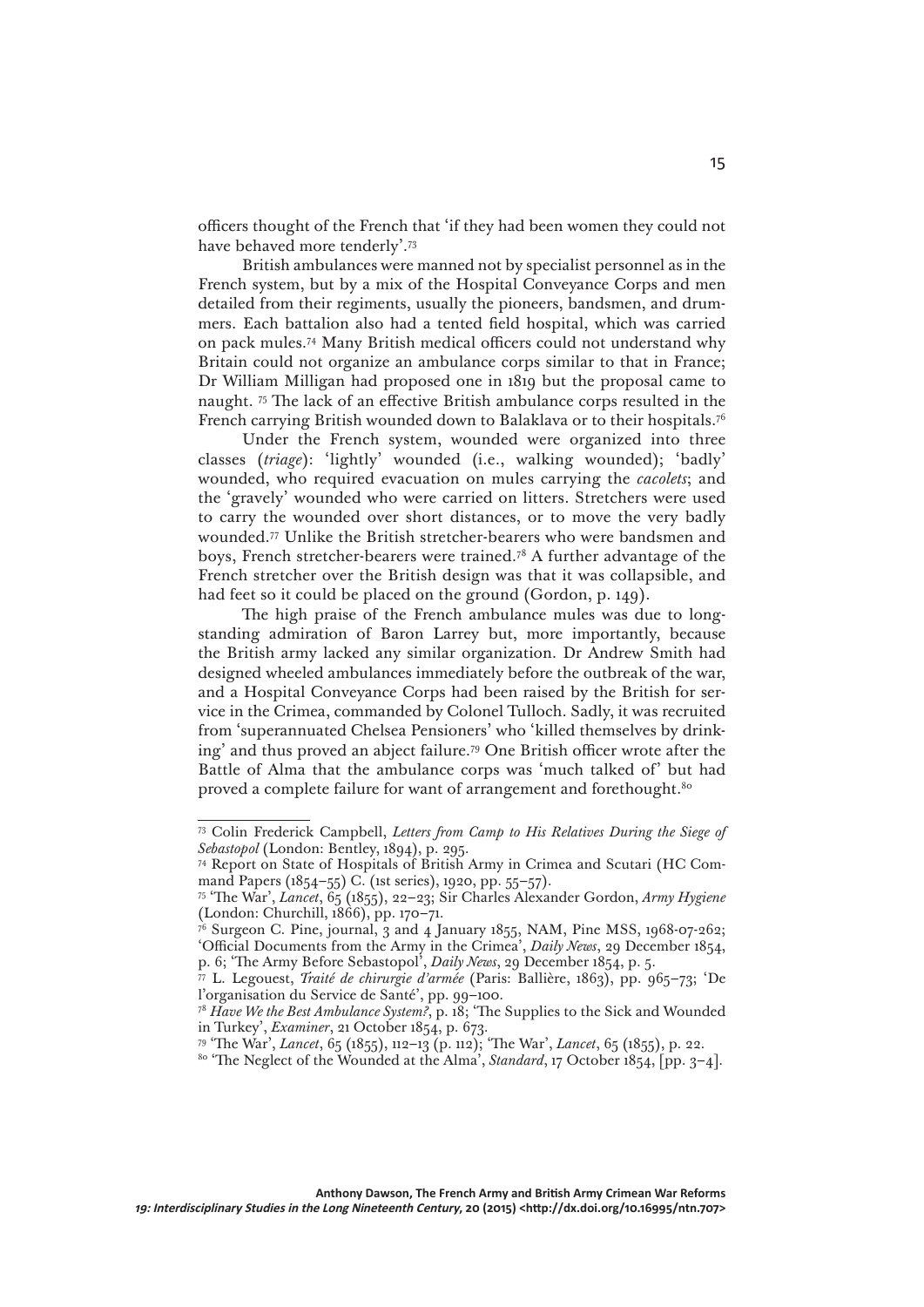The Inspector General of Hospitals, Dr John Hall, argued for the establishment of an ambulance corps organized and equipped on French lines, and Dr John Wood, surgeon to the 42nd Highlanders, recommended its 'immediate' adoption in January 1855.<sup>81</sup> Indeed, the British army attempted to have one thousand iron French-style *cacolets* made for ambulance purposes but could not find sufficiently strong mules or ponies to carry them (Panmure, pp. 290–91). Opinion was divided as to the efficacy of the ambulance mules: they were deemed either comfortable and 'excellent' or 'very distressing'.<sup>82</sup> The French certainly agreed that the mules were uncomfortable but they were the most expedient way of evacuating the wounded (Minart, p. 3).

#### **The French experience**

The *train des équipages*, while well organized and efficient in peacetime, was very quickly found to be inadequate to supply the army on campaign in Turkey and Bulgaria, with a supplementary battalion recruited from local drivers being rapidly formed (Boppe, p. 17). There was, however, a lack of horses for the *train d'équipages* and *train d'artillerie*, due to a dearth of sufficient forage and also a shortage of horses of the required size and strength.<sup>83</sup> The principal concern of the remount expedition headed by général d'Allonville had been for riding rather than draught horses, and the remounts procured were far too small for draught purposes. $84$ Another source of remount animals was the cast-offs purchased by the British cavalry but deemed too small and which were 'quietly purchased' by the French. $85$  The situation was solved by using the cattle intended to feed the army as draught animals, with many soldiers complaining of getting 'pauvre mouton' instead of the regulation beef (Minart, p. 813). The bullocks were malnourished and did not like their new role, taking three hours to travel one French league (four kilometres). The slow speed of the bullocks meant that the already parlous roads in Bulgaria and the Crimea were clogged with vehicles, making the transport situation twice

<sup>&</sup>lt;sup>81</sup> Royal Com. to Inquire into Regulations Affecting Sanitary Condition of Army, Organization of Military Hospitals and Treatment of Sick and Wounded (HC Command Papers (1857–58) C. (1st series), 2379, pp. 23, 198).

<sup>&</sup>lt;sup>82</sup> 'The Army Before Sebastopol', p. 5; 'The Army in the Crimea', *Daily News*, 3 March 1855, p. 5; Estcourt, letter to Wetherall, 6 January 1855, NAM, Wetherall MSS, 1962- 10-95.

<sup>&</sup>lt;sup>83</sup> Commandant Joppé, 'La Campagne de Crimée d'après les lettres du commandant Adrien', *Carnet de la Sabretache*, 16 (1907), p. 158; Boppe, p. 31.

<sup>84 &#</sup>x27;Le 1er régiment de chasseurs d'Afrique à Gallipoli mai 1854', *Carnet de la Sabretache*, 12 (1899), 118–122.

<sup>85 &#</sup>x27;English Dragoons and their Horses', *Temple Bar*, February 1865, pp. 391–405  $(p. 395)$ .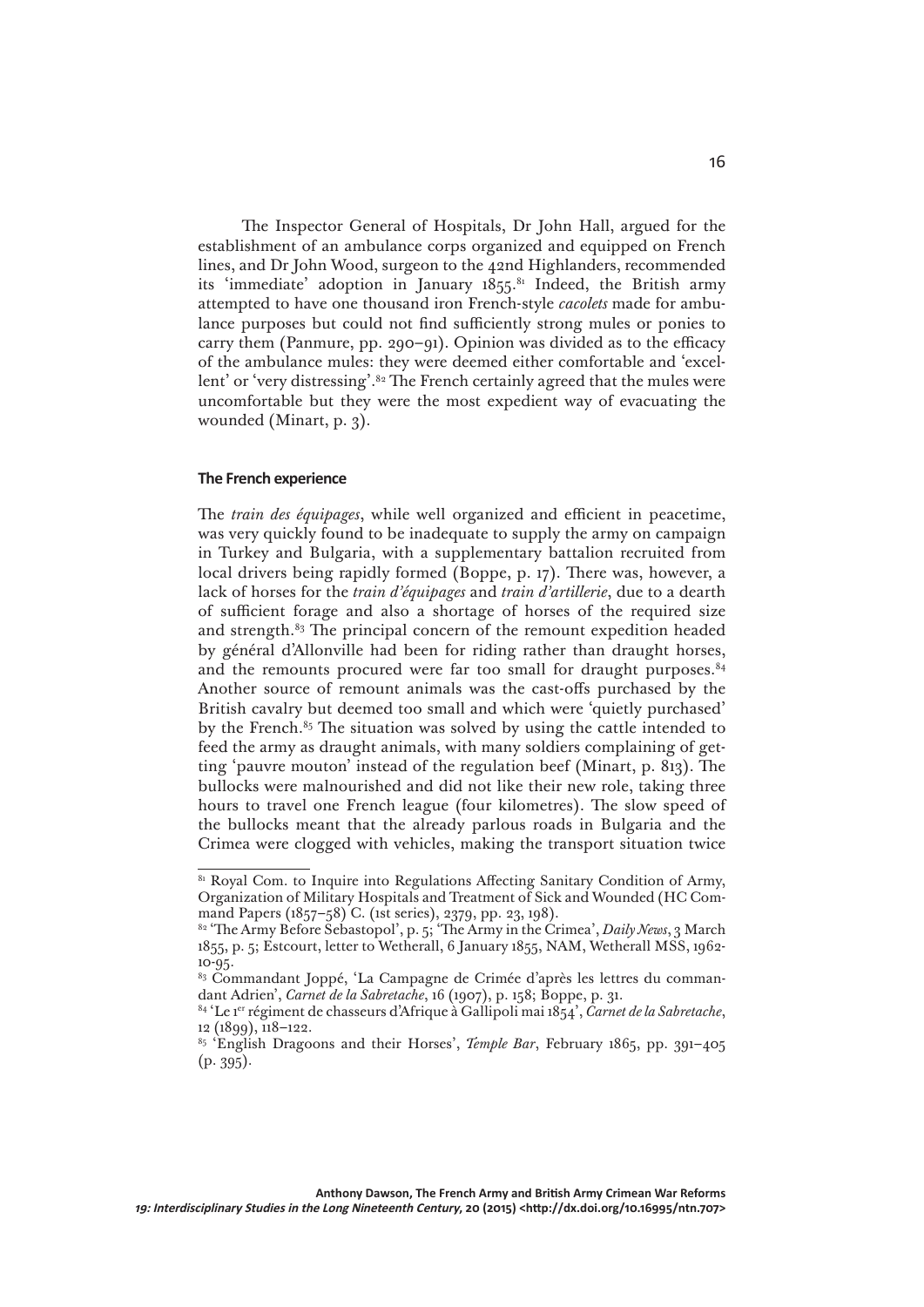as bad. Furthermore, the hired Turkish drivers charged an extortionate rate and wanted a guard posting in case of bandits or Russians.<sup>86</sup> The lack of draught horses would dog the *intendance* in its ability to move supplies throughout the Siege of Sebastopol (Thoumas, p. 260). The LTC, too, was forced to use cattle instead of draught horses as it lacked sufficient animals.87 Moreover, the *train* suffered from a lack of vehicles, the French army requisitioning any wheeled vehicle it found in Turkey and Bulgaria; it eventually had to send to Algeria and France for them.<sup>88</sup> Many British officers were unaware that the *train des équipages* was struggling from overwork and a lack of remounts.<sup>89</sup>

# **The significance of the French army in British army reform**

The admiration of the French military system derived from the Revolutionary and Napoleonic wars; there had not been direct emulation of the French. Army reformers also commented on the education and staff work of the French and Prussians, and contrasted it negatively with the perceived lack thereof in Britain (Strachan, *Wellington's Legacy*, pp. 134–35). Furthermore, it was French writers who were considered 'authorities' on army management, logistics, and battlefield medicine.<sup>90</sup>

This positive perception of the French army was generated through the thousands of letters home, which were often printed verbatim in local and national newspapers: they 'confirmed and personalised to a high degree' the despatches of Russell, Godkin, and others and thus formed the basis of parliamentary and press debates and among the intelligentsia.91 The interest in the human drama of the siege rose to an emotional climax in January 1855 leading to the collapse of the Aberdeen government and the appointment of the Roebuck Committee. Thereafter, with improved

<sup>86</sup> Boppe, pp. 31, 40–41; Paul Verdun and Adrien Morin, *Sous les drapeaux: Turque*, *Crimée*, *Sébastopol* (Paris: Bibliothèque des Soirées en Famille, 1911), p. 39.

 $87$  Lieutenant H. Clark, letter to family, 27 December 1855, NAM, 1964-02-33.

<sup>88</sup> Boppe, p. 31; Maréchal Vaillant, 'Le Ministère de guerre et l'armée de l'orient: rapport de M. le maréchal Vaillant', *Spectateur militaire*, 16 (October – December 1856), 374–75*.*

<sup>89</sup> The British didn't realize the French were having problems. Dr John Hall claimed the French system was working well (Royal Com. to Inquire into Regulations Affecting Sanitary Condition of Army, Organization of Military Hospitals and Treatment of Sick and Wounded, p. 23).

<sup>90 &#</sup>x27;An Explanation of the Duties of the Several Etats-Majors in the French Army', p. 104; 'Sales by Auction', [p. 4]; 'Baron Larrey', *Morning Post*, 9 August 1842, p. 4; 'The Introduction of the Battle-Field Ambulance', *Manchester Examiner and Times*, 10 March 1855, p. 12; 'Baron Larrey', *Colburn's United Service Magazine*, 559–66.

<sup>91</sup> Stefanie Markovits, *The Crimean War in the British Imagination* (Cambridge: Cambridge University Press, 2009), pp. 19, 46.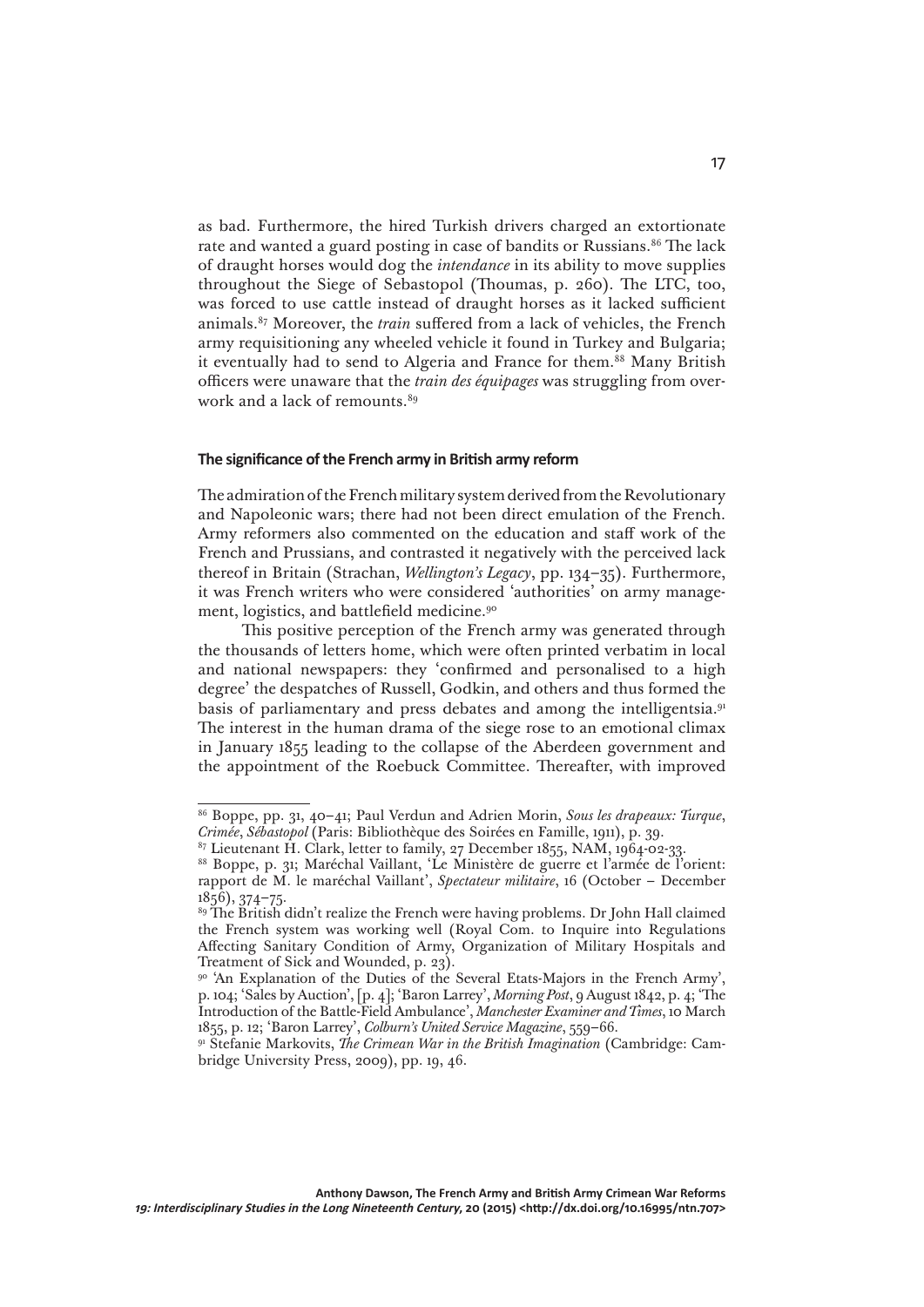conditions at the front and the monotony of a static siege, interest in the war waned in the domestic press, especially after repeated British failures compared with French successes.92 Mary Seacole even suggested that media interest in, and control of, the war was such that 'nothing of consequence was done in the front for a few weeks, possibly because Mr Russell was taking holiday' during July 1855 (Markovits, p. 14).

Quite simply, Lord Raglan lost the 'media war': the despatches of the various 'Special Correspondents' were openly hostile to him, and because they often arrived before the official version of events, the press was able to control the flow of information to the public. The newspapers, because of their focus on the winter of 1854 and 1855 and on the reporting of the various committees of inquiry (which also focused on this winter), created the erroneous impression — later to become the central theme or myth of the war — that the British army was in rags and disease-ridden for the duration of the two-year campaign, and certainly worse off than the French, which was not the case (Sweetman, *Raglan*, pp. 270–302).

The official British despatches and the lengthy articles by Russell were also printed in French newspapers, as were letters sent home by French soldiers. Despite French press censorship, Russell's despatches were printed because of their unstinting praise of the French army and condemnation of the British army. Letters sent home by French troops were more closely scrutinized so as to portray the French army in a positive light, something noted by several British commentators.93 As in Britain, these letters home, combined with the despatches of the various 'Special Correspondents', created an emotional response favourable to the plight of the ordinary soldier, with many major towns and cities in France establishing philanthropic committees to provide succour for the allied troops.94 Acceptance of the truth of Russell's despatches and letters home that often contrasted the French and British armies during the winter of 1854 and 1855, was a major contributing factor to the naive belief in the superiority of the French army. This belief was held by both the French public and the French army, and stifled any desire for reform; despite its failings the *intendance militaire* obviously

<sup>92</sup> Lucy Brown, *Victorian News and Newspapers* (Oxford: Oxford University Press, 1985), p. 235; Spiers, *Army and Society*, pp. 100–12.

<sup>93 &#</sup>x27;Affaires d'orient', *Journal de Toulouse*, 6 October 1854, p. 1; 'Dépêche télégraphique électrique', *Journal de Toulouse*, 15 November 1854, p. 1; 'Affaires d'orient', *Journal de Toulouse*, 15 November 1854, p. 1; 'Affaires d'orient', *Journal de Toulouse*, 2 February 1855, p. 1; Charles Dickens, 'A Lesson Lost upon Us', *Household Words*, 9 January 1858, pp. 73–80 (p. 74).

<sup>94</sup> Colonel Charles Duban, *Souvenirs militaires d'un officier français 1848–1887* (Paris: Plon, Nourrit, 1896), p. 124; 'Souscription de la mairie de Toulouse en faveur de nos braves soldats de l'armée d'orient', *Journal de Toulouse*, 30 December 1854, p. 2; 'Souscription aux soldats des armées alliées en orient', *Journal de Toulouse*, 30 December 1854, p. 2; 'Affaires d'orient', *Journal de Toulouse*, 3 February 1855, p. 1.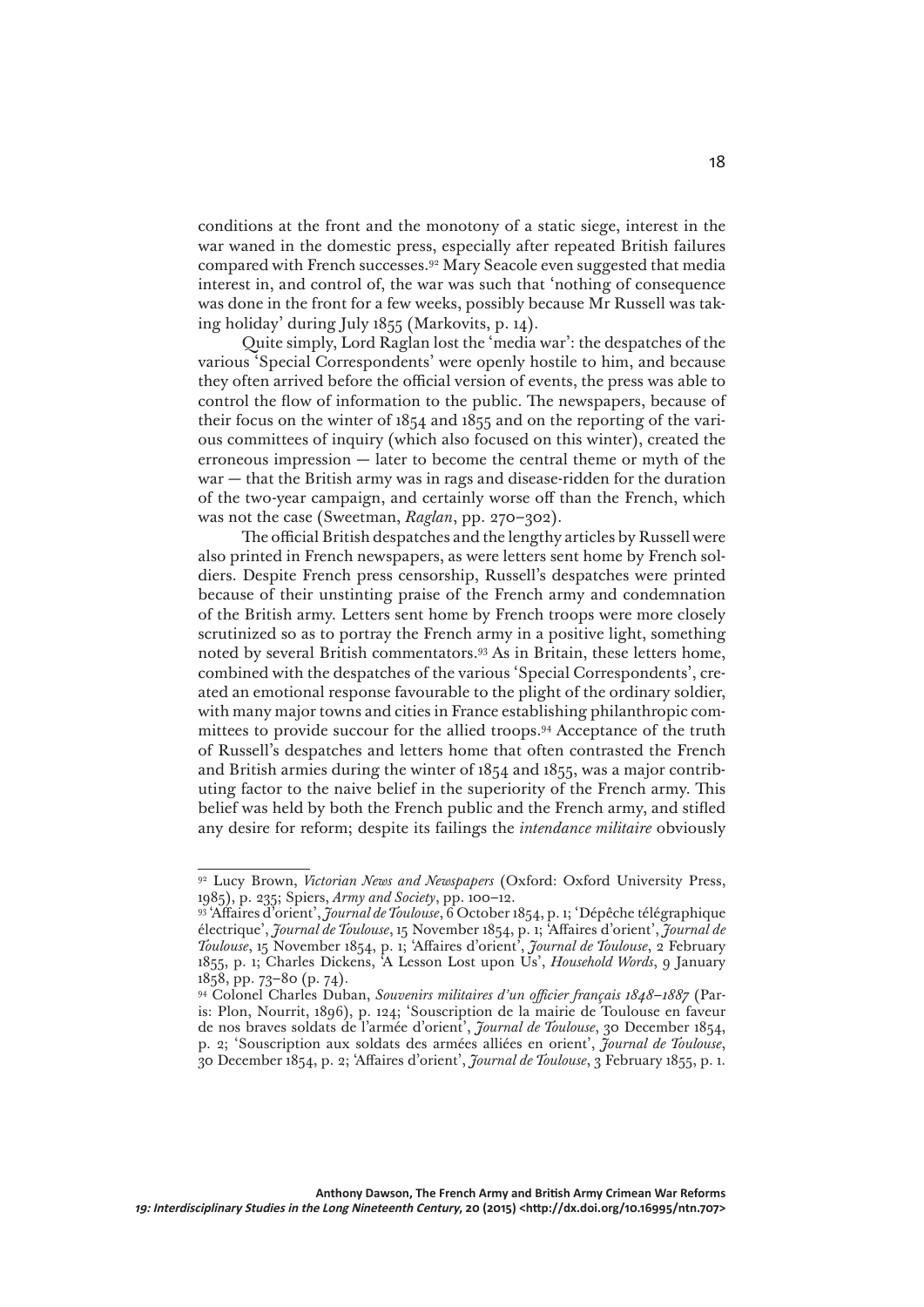worked better than the British commissariat, because it was acclaimed in the British and French press.

Unlike Napoleon III, who banned newspaper correspondents from the front line and only fed them the official despatches and communiqués, the British press went uncensored, with Russell and Godkin having unprecedented access to officers, men, and military statistics (Brown, p. 158). French officers were amazed that the British domestic press was not censured in its discussion of the operations in the Crimea and thought *The Times* was a bigger enemy than the whole of the Russian army (Boppe, p. 93). The British army had originally welcomed Russell, much to the chagrin of Godkin, who felt that other journalists were a 'sort of parias [*sic*], friendless individuals who might be pitched into with perfect impunity' (Brown, pp. 234–35). The welcome afforded to Russell, however, was shortlived owing to his reporting of the shortcomings of the army in the Crimea and because he revealed supposedly sensitive military information (Spiers, *Army and Society*, pp. 100–07). Colonel Anthony Sterling believed that the press had been grossly mismanaged. He suggested that the French were better off because they were not under intense domestic scrutiny. Sterling considered also that Russell should have been 'made use of' so Raglan could regain the initiative from the press. If Russell had been brought into the confidence of Raglan and other senior officers (as later happened in India), this would have enabled a more favourable representation of the army to be manipulated.95 Florence Nightingale was another who, unlike Raglan, recognized the importance of the media in generating public opinion, and in providing support for any military reforms in the battle against official inertia. In order to sustain public and therefore the government's interest in army reform, she reasoned that the issue had to be taken up by the media through the use of her own 'celebrity' status, the press, and pamphleteering, such as during her sustained campaign for an Army Sanitary Commission. Without such support Nightingale believed 'all the sufferings' of the Crimean War would be forgotten and reform flounder due to post-war apathy.96

The more media-savvy French did not air their washing in public and carefully controlled information revealed in official despatches. British officers simply did not trust the 'official' French casualty lists and found it almost 'impossible' to ascertain accurate figures.97 Censorship by the

<sup>95</sup> Edward Spiers, *The Scottish Soldier and Empire*, *1854–1902* (Edinburgh: Edinburgh University Press, 2006), p. 13; Stirling, pp. 49–50, 178–79, 185.

<sup>96</sup> Spiers, *Army and Society*, pp. 156–62; Sweetman, *War and Administration*, p. 130; Markovits, pp. 54–55.

<sup>97</sup> John Martineau, *The Life of Henry Pelham*, *Fifth Duke of Newcastle 1811–1864* (London: Murray, 1898), p. 203; Stirling, p. 216; Patullo, letter to his wife, 23 July 1855, QLR, Patullo MSS; A. M. Earle, letter to his father, 4 May 1855, NAM, A. M. Earle MSS, 1994-03-153.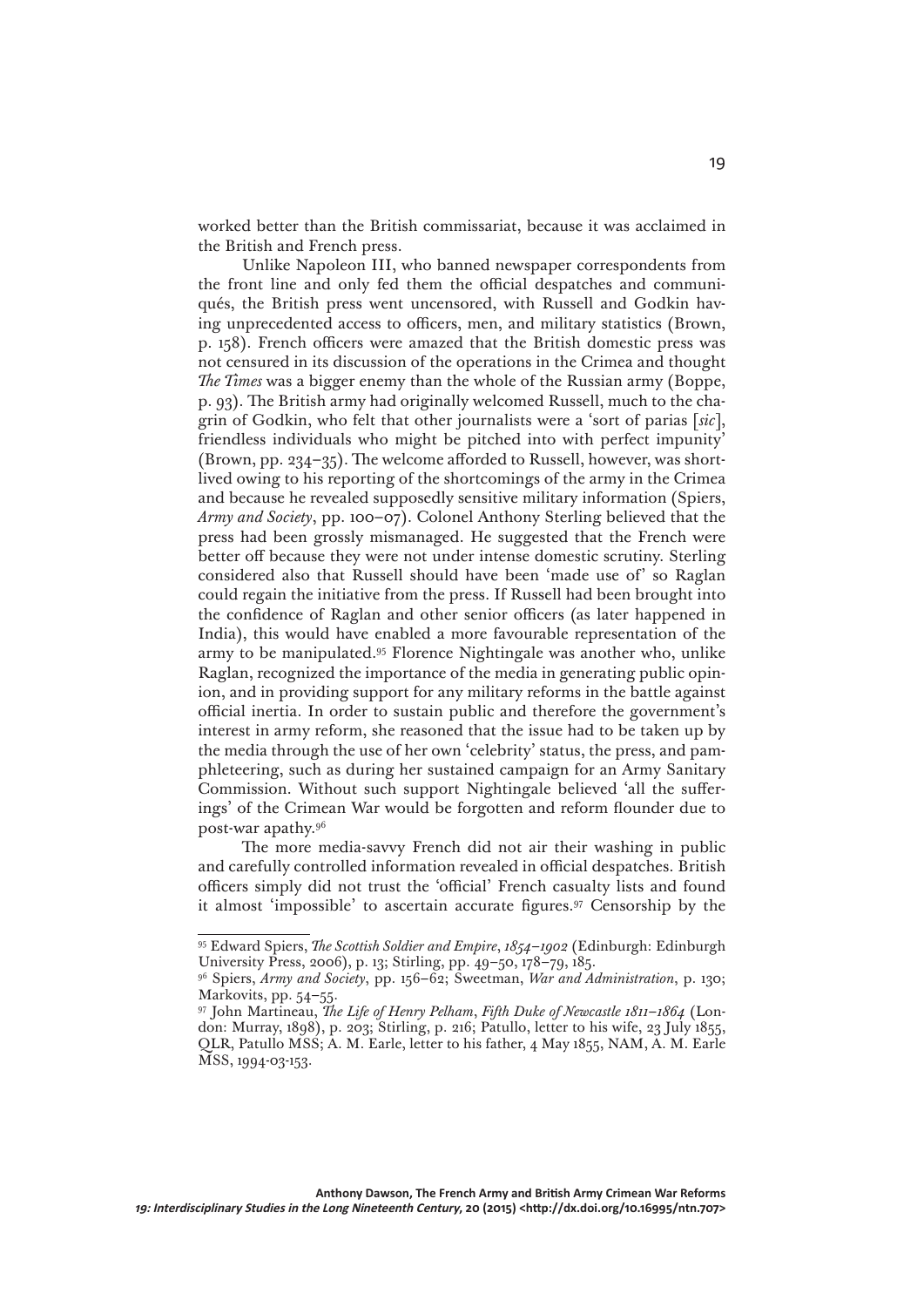French was described as being 'common sense', because the army was not left to the 'mercy of the domestic press'. Furthermore, while the French army and press were more likely to 'proclaim' British failings and reverses than any French shortcomings, the British press was more likely to highlight 'any little Peccadilloes of our men' in order to criticize.98 Even British soldiers believed in the 'gullibility of John Bull', in accepting as fact the newspaper reports and the opinions of 'experts'.99 In contrast to their allies, French soldiers were considered not to grumble and complain as much as the British.100 This was either because they did not complain or perhaps were unable to complain, as a result of the high level of press censorship in the French army. Such rigorous censorship led to many British officers mistrusting French casualty returns, thinking them falsified.101 Lieutenant Arthur Griffiths (63rd Regiment) witnessed the 'great scarcity in the French camp', but crucially noted that it was not 'mentioned in any contemporary memoirs'.102 Overall, this affected the morale of the two armies; the press repeatedly informed the British army that it was a shambles in comparison with the French, while French morale was boosted owing to the praise it received in the British and French press.

The influence of this often naive positive perception of the French army in the Crimea and the contrast it presented with the British system gave added impetus to the pre-existing British army reform debate. Perception of the competency of the French and the emotional fervour created in favour of the ordinary soldier reinforced the existing notion of the relative inferiority of the British. However, as John Sweetman has indicated, the most significant reforms, including the militarization of the commissariat and break-up of the Board of Ordnance were pre-Crimean War in origin and thus ultimately little affected by the perception or official study of the French army in the war (*War and Administration*, pp. 128–32). While producing very little in the way of long-term reform of the British army other than a variety of French-style ephemeral 'Corps' units (the LTC, for example), these units were the first reflection of direct emulation of the French army in Britain. General Simpson was appointed as 'Chief of Staff', a position created in emulation of the French. Further emulation

<sup>98</sup> Stirling, p. 216; Dickens, p. 74; Kingscote, letters to his father, 9 August 1854 and 18 November 1854, NAM, Kingscote MSS, 1973-11-170; General Sir George Higginson, *Seventy-One Years of a Guardsman's Life* (London: Smith, Elder, 1916), pp. 241–42. 99 Thomas Morris, William Morris, and William Morris, jun., *The Three Serjeants; or*, *Phases of the Soldier's Life* (London: Effingham Wilson, 1858), p. 205.

<sup>&</sup>lt;sup>100</sup> Eyewitness in the Crimea: The Crimean War Letters of Lieutenant Colonel George Fred*erick Dallas*, ed. by Michael Hargreave Mawson (London: Greenhill Books, 2001), p. 226.

<sup>101</sup> Martineau, p. 203; Stirling, p. 216; Patullo, letter to his wife, 23 July 1855, QLR, Patullo MSS; Earle, letter to his father, 4 May 1855, NAM, Earle MSS, 1994-03-153. 102 Arthur Griffiths, *Fifty Years of Public Service* (London: Cassell, 1904), p. 31.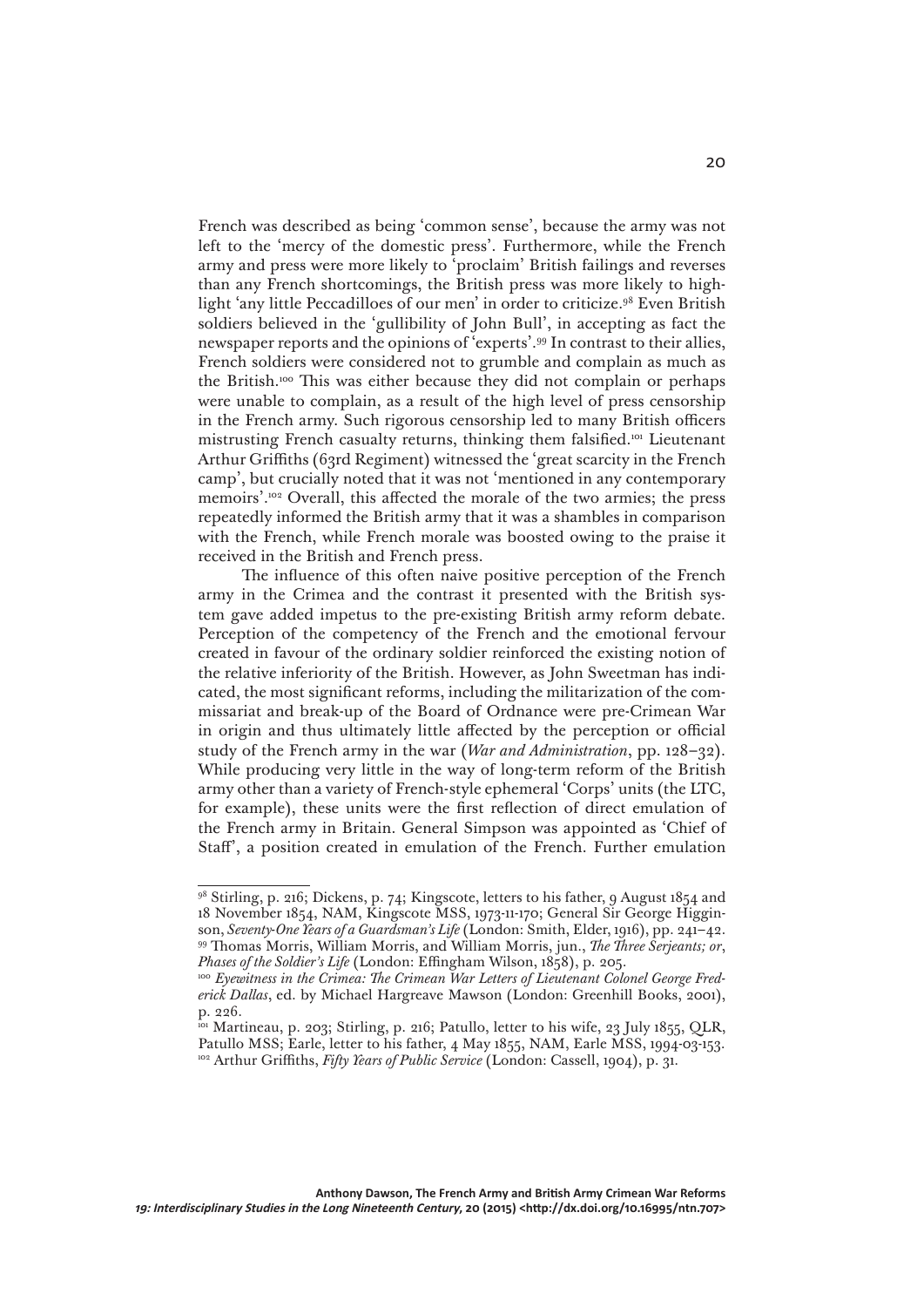was manifest in new dress regulations of 1856, which introduced a singlebreasted tunic, a French-inspired shako (a version of the *képi*), and even an elaborate *Zouave*-style uniform for the Royal West Indian Regiment in 1858, at the behest of Queen Victoria.

Contrasted by the reform-minded press with the apparently successful French *intendance*, the British commissariat and transport establishments were perceived to be a failure. This favourable perception of French methods encouraged the study of the French and other continental armies' commissariat arrangements: Commissary General George Maclean examined the Austrian system, while a commission, under Major General Knollys, was sent to Paris to learn from the *intendance*. This report, however, had little effect on British reforms, such as the LTC. Similarly, the report of Captain Thomas Thackeray (published 1856) came too late and was considered too Francophile to influence the post-Crimean reform debate.<sup>103</sup>

Improved conditions, or at least fewer complaints, during the winter of 1855 and 1856, the apparent reversal in fortunes of the British and French armies, combined with the signing of the Treaty of Paris and the ensuing reduction of the army, were enough to curb the enthusiasm and potential for reform.104 Despite the emotional outburst following the reports of the 'Special Correspondents', the clamour for reform did not last, as evidenced by the ephemeral nature of the ARA.105 In truth, the ARA and other reformers failed to identify any serious defects in army management other than the amorphous notion of 'the system' (Anderson, p. 278). Much of the emotional outrage was dissipated by the work of the Roebuck Committee and various Parliamentary Select Committees in the summer of 1855, by which time public interest in the war had waned (Spiers, *Army and Society*, pp. 111–17; Sweetman, *War and Administration*, pp. 128–32). Despite the apparent success of the railway built by Peto, Brassey, and Betts and the endeavours of Sir Joseph Paxton's Army Work Corps, the reports of bursting mortars, unfulfilled contracts, and leaking boots revealed the folly of relying solely on businessmen and commercial methods for managing the army; business, it transpired, was just as prone to 'jobbing', cost-cutting, and failure as the army (Anderson, pp.  $116-18$ ,  $122-23$ ,  $278$ ). The onset of the Indian Mutiny (1857–59) distracted from the misery of the Crimea and any ensuing reform, and the domestic press heaped unstinting and lavish

<sup>&</sup>lt;sup>103</sup> Sweetman, *War and Administration*, pp. 52–53; 'The Military Organisation and Administration of France by Captain Thomas Thackeray', p. 322.

<sup>&</sup>lt;sup>104</sup> 'Military Organisation and Administration of France by Captain Thomas Thackeray', p. 322.

<sup>105</sup> Lawrence Goldman, *Science*, *Reform and Politics in Victorian Britain: The Social Science Association*, *1857–1886* (Cambridge: Cambridge University Press, 2002), pp. 55–57.